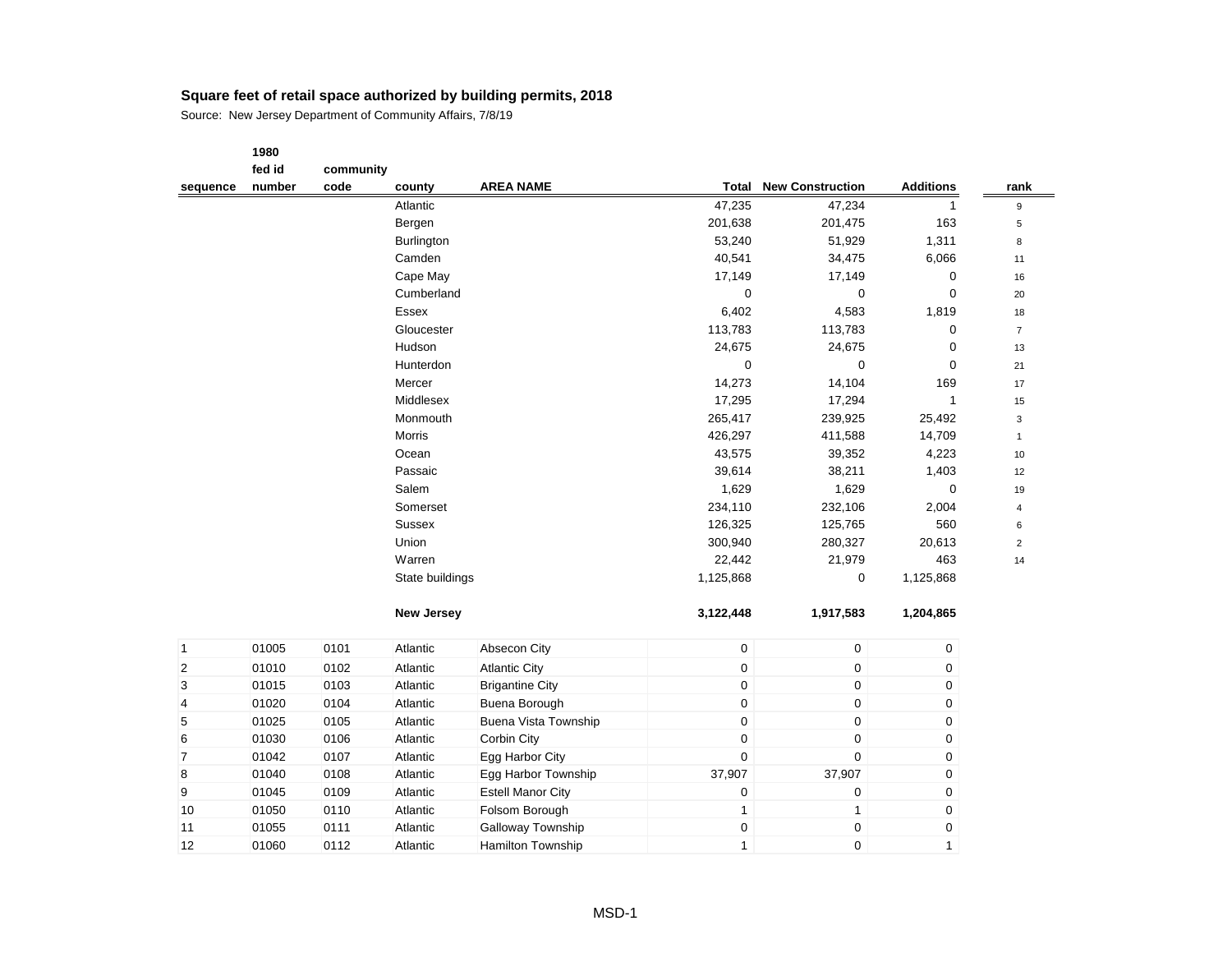Source: New Jersey Department of Community Affairs, 7/8/19

|          | fed id | community |          |                           |             |                         |                  |      |
|----------|--------|-----------|----------|---------------------------|-------------|-------------------------|------------------|------|
| sequence | number | code      | county   | <b>AREA NAME</b>          | Total       | <b>New Construction</b> | <b>Additions</b> | rank |
| 13       | 01065  | 0113      | Atlantic | <b>Hammonton Town</b>     | 0           | 0                       | 0                |      |
| 14       | 01070  | 0114      | Atlantic | <b>Linwood City</b>       | 0           | $\mathbf 0$             | $\mathbf 0$      |      |
| 15       | 01075  | 0115      | Atlantic | Longport Borough          | 0           | $\mathbf 0$             | $\mathbf 0$      |      |
| 16       | 01080  | 0116      | Atlantic | <b>Margate City</b>       | 0           | $\boldsymbol{0}$        | $\mathbf 0$      |      |
| 17       | 01085  | 0117      | Atlantic | Mullica Township          | 0           | $\boldsymbol{0}$        | $\mathbf 0$      |      |
| 18       | 01090  | 0118      | Atlantic | <b>Northfield City</b>    | 0           | 0                       | $\mathbf 0$      |      |
| 19       | 01095  | 0119      | Atlantic | Pleasantville City        | 9,326       | 9,326                   | $\mathbf 0$      |      |
| 20       | 01100  | 0120      | Atlantic | Port Republic City        | 0           | 0                       | $\mathbf 0$      |      |
| 21       | 01105  | 0121      | Atlantic | Somers Point City         | 0           | 0                       | $\mathbf 0$      |      |
| 22       | 01110  | 0122      | Atlantic | <b>Ventnor City</b>       | 0           | 0                       | $\mathbf 0$      |      |
| 23       | 01115  | 0123      | Atlantic | Weymouth Township         | 0           | $\boldsymbol{0}$        | $\mathbf 0$      |      |
| 24       | 03005  | 0201      | Bergen   | Allendale Borough         | 0           | $\boldsymbol{0}$        | $\mathbf 0$      |      |
| 25       | 03010  | 0202      | Bergen   | Alpine Borough            | 0           | $\pmb{0}$               | 0                |      |
| 26       | 03015  | 0203      | Bergen   | Bergenfield Borough       | 0           | 0                       | 0                |      |
| 27       | 03020  | 0204      | Bergen   | Bogota Borough            | 0           | $\mathbf 0$             | $\mathbf 0$      |      |
| 28       | 03025  | 0205      | Bergen   | Carlstadt Borough         | 0           | 0                       | $\mathbf 0$      |      |
| 29       | 03030  | 0206      | Bergen   | Cliffside Park Borough    | 0           | 0                       | $\mathbf 0$      |      |
| 30       | 03035  | 0207      | Bergen   | Closter Borough           | 0           | $\mathbf 0$             | 0                |      |
| 31       | 03040  | 0208      | Bergen   | Cresskill Borough         | 0           | $\boldsymbol{0}$        | $\mathbf 0$      |      |
| 32       | 03045  | 0209      | Bergen   | Demarest Borough          | 0           | $\boldsymbol{0}$        | $\mathbf 0$      |      |
| 33       | 03050  | 0210      | Bergen   | Dumont Borough            | 0           | 0                       | 0                |      |
| 34       | 03067  | 0211      | Bergen   | Elmwood Park Borough      | 0           | 0                       | $\mathbf 0$      |      |
| 35       | 03060  | 0212      | Bergen   | East Rutherford Borough   | 0           | $\boldsymbol{0}$        | $\mathbf 0$      |      |
| 36       | 03065  | 0213      | Bergen   | Edgewater Borough         | 0           | 0                       | 0                |      |
| 37       | 03070  | 0214      | Bergen   | Emerson Borough           | 0           | $\boldsymbol{0}$        | 0                |      |
| 38       | 03075  | 0215      | Bergen   | <b>Englewood City</b>     | 0           | $\mathbf 0$             | 0                |      |
| 39       | 03080  | 0216      | Bergen   | Englewood Cliffs Borough  | 0           | $\mathbf 0$             | $\mathbf 0$      |      |
| 40       | 03085  | 0217      | Bergen   | Fair Lawn Borough         | 0           | 0                       | $\mathbf 0$      |      |
| 41       | 03090  | 0218      | Bergen   | Fairview Borough          | 0           | 0                       | $\mathbf 0$      |      |
| 42       | 03095  | 0219      | Bergen   | Fort Lee Borough          | 21,590      | 21,590                  | $\Omega$         |      |
| 43       | 03100  | 0220      | Bergen   | Franklin Lakes Borough    | 163         | 0                       | 163              |      |
| 44       | 03105  | 0221      | Bergen   | <b>Garfield City</b>      | 35,000      | 35,000                  | $\mathbf 0$      |      |
| 45       | 03110  | 0222      | Bergen   | Glen Rock Borough         | 0           | 0                       | 0                |      |
| 46       | 03115  | 0223      | Bergen   | <b>Hackensack City</b>    | 3,003       | 3,003                   | $\mathbf 0$      |      |
| 47       | 03120  | 0224      | Bergen   | Harrington Park Borough   | 0           | 0                       | $\mathbf 0$      |      |
| 48       | 03125  | 0225      | Bergen   | Hasbrouck Heights Borough | 0           | 0                       | 0                |      |
| 49       | 03130  | 0226      | Bergen   | Haworth Borough           | $\mathbf 0$ | 0                       | $\Omega$         |      |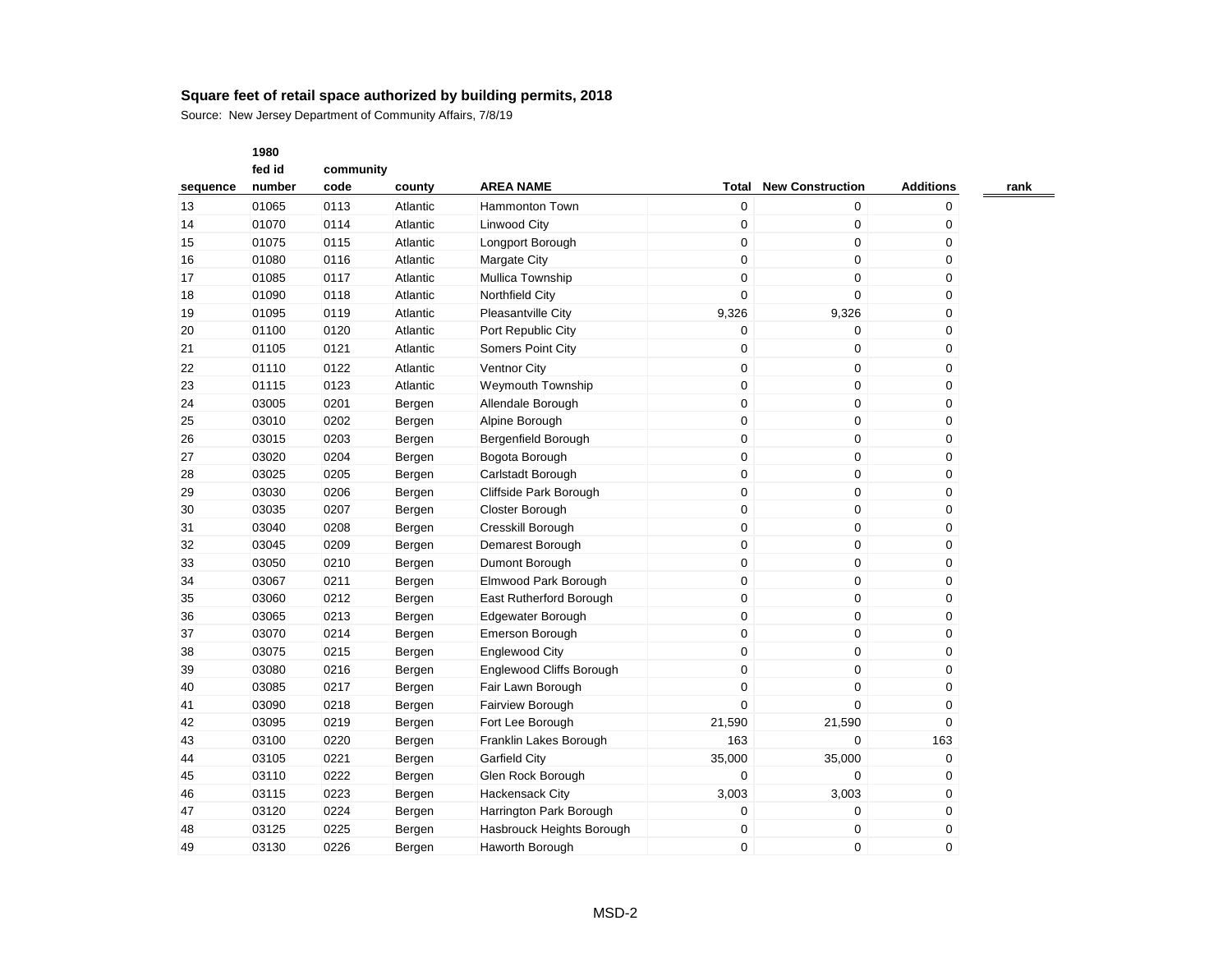Source: New Jersey Department of Community Affairs, 7/8/19

|          | fed id | community |        |                            |                  |                         |                  |      |
|----------|--------|-----------|--------|----------------------------|------------------|-------------------------|------------------|------|
| sequence | number | code      | county | <b>AREA NAME</b>           | Total            | <b>New Construction</b> | <b>Additions</b> | rank |
| 50       | 03135  | 0227      | Bergen | Hillsdale Borough          | $\pmb{0}$        | 0                       | 0                |      |
| 51       | 03140  | 0228      | Bergen | Ho-Ho-Kus Borough          | 0                | 0                       | 0                |      |
| 52       | 03145  | 0229      | Bergen | Leonia Borough             | $\mathbf 0$      | 0                       | $\mathbf 0$      |      |
| 53       | 03150  | 0230      | Bergen | Little Ferry Borough       | 14,841           | 14,841                  | 0                |      |
| 54       | 03155  | 0231      | Bergen | Lodi Borough               | 0                | 0                       | 0                |      |
| 55       | 03160  | 0232      | Bergen | <b>Lyndhurst Township</b>  | $\mathbf 0$      | 0                       | $\mathbf 0$      |      |
| 56       | 03165  | 0233      | Bergen | Mahwah Township            | 0                | 0                       | $\mathbf 0$      |      |
| 57       | 03170  | 0234      | Bergen | Maywood Borough            | 0                | 0                       | $\mathbf 0$      |      |
| 58       | 03175  | 0235      | Bergen | Midland Park Borough       | 6,435            | 6,435                   | 0                |      |
| 59       | 03180  | 0236      | Bergen | Montvale Borough           | $\mathbf 0$      | 0                       | 0                |      |
| 60       | 03185  | 0237      | Bergen | Moonachie Borough          | 0                | 0                       | 0                |      |
| 61       | 03190  | 0238      | Bergen | New Milford Borough        | 71,068           | 71,068                  | 0                |      |
| 62       | 03195  | 0239      | Bergen | North Arlington Borough    | 0                | 0                       | 0                |      |
| 63       | 03200  | 0240      | Bergen | Northvale Borough          | 0                | $\mathbf 0$             | $\mathbf 0$      |      |
| 64       | 03205  | 0241      | Bergen | Norwood Borough            | $\boldsymbol{0}$ | $\mathbf 0$             | 0                |      |
| 65       | 03210  | 0242      | Bergen | Oakland Borough            | 0                | $\boldsymbol{0}$        | 0                |      |
| 66       | 03215  | 0243      | Bergen | Old Tappan Borough         | 0                | $\boldsymbol{0}$        | 0                |      |
| 67       | 03220  | 0244      | Bergen | Oradell Borough            | $\mathbf 0$      | $\mathbf 0$             | $\mathbf 0$      |      |
| 68       | 03225  | 0245      | Bergen | Palisades Park Borough     | $\mathbf 0$      | 0                       | $\mathbf 0$      |      |
| 69       | 03230  | 0246      | Bergen | Paramus Borough            | 39,799           | 39,799                  | $\mathbf 0$      |      |
| 70       | 03235  | 0247      | Bergen | Park Ridge Borough         | 0                | 0                       | 0                |      |
| 71       | 03240  | 0248      | Bergen | Ramsey Borough             | 0                | 0                       | 0                |      |
| 72       | 03245  | 0249      | Bergen | Ridgefield Borough         | 0                | $\boldsymbol{0}$        | 0                |      |
| 73       | 03250  | 0250      | Bergen | Ridgefield Park Village    | 0                | $\mathbf 0$             | 0                |      |
| 74       | 03255  | 0251      | Bergen | Ridgewood Village          | 0                | 0                       | 0                |      |
| 75       | 03260  | 0252      | Bergen | River Edge Borough         | 0                | 0                       | $\mathbf 0$      |      |
| 76       | 03265  | 0253      | Bergen | <b>River Vale Township</b> | $\mathbf 0$      | 0                       | 0                |      |
| 77       | 03270  | 0254      | Bergen | Rochelle Park Township     | 7,998            | 7,998                   | 0                |      |
| 78       | 03275  | 0255      | Bergen | Rockleigh Borough          | 0                | 0                       | 0                |      |
| 79       | 03280  | 0256      | Bergen | <b>Rutherford Borough</b>  | $\mathbf 0$      | 0                       | 0                |      |
| 80       | 03285  | 0257      | Bergen | Saddle Brook Township      | 1,740            | 1,740                   | 0                |      |
| 81       | 03290  | 0258      | Bergen | Saddle River Borough       | 0                | 0                       | $\mathbf 0$      |      |
| 82       | 03295  | 0259      | Bergen | South Hackensack Twp       | 0                | 0                       | 0                |      |
| 83       | 03300  | 0260      | Bergen | <b>Teaneck Township</b>    | $\boldsymbol{0}$ | 0                       | 0                |      |
| 84       | 03305  | 0261      | Bergen | <b>Tenafly Borough</b>     | $\pmb{0}$        | $\mathbf 0$             | 0                |      |
| 85       | 03310  | 0262      | Bergen | Teterboro Borough          | 0                | 0                       | 0                |      |
| 86       | 03315  | 0263      | Bergen | Upper Saddle River Borough | 0                | 0                       | 0                |      |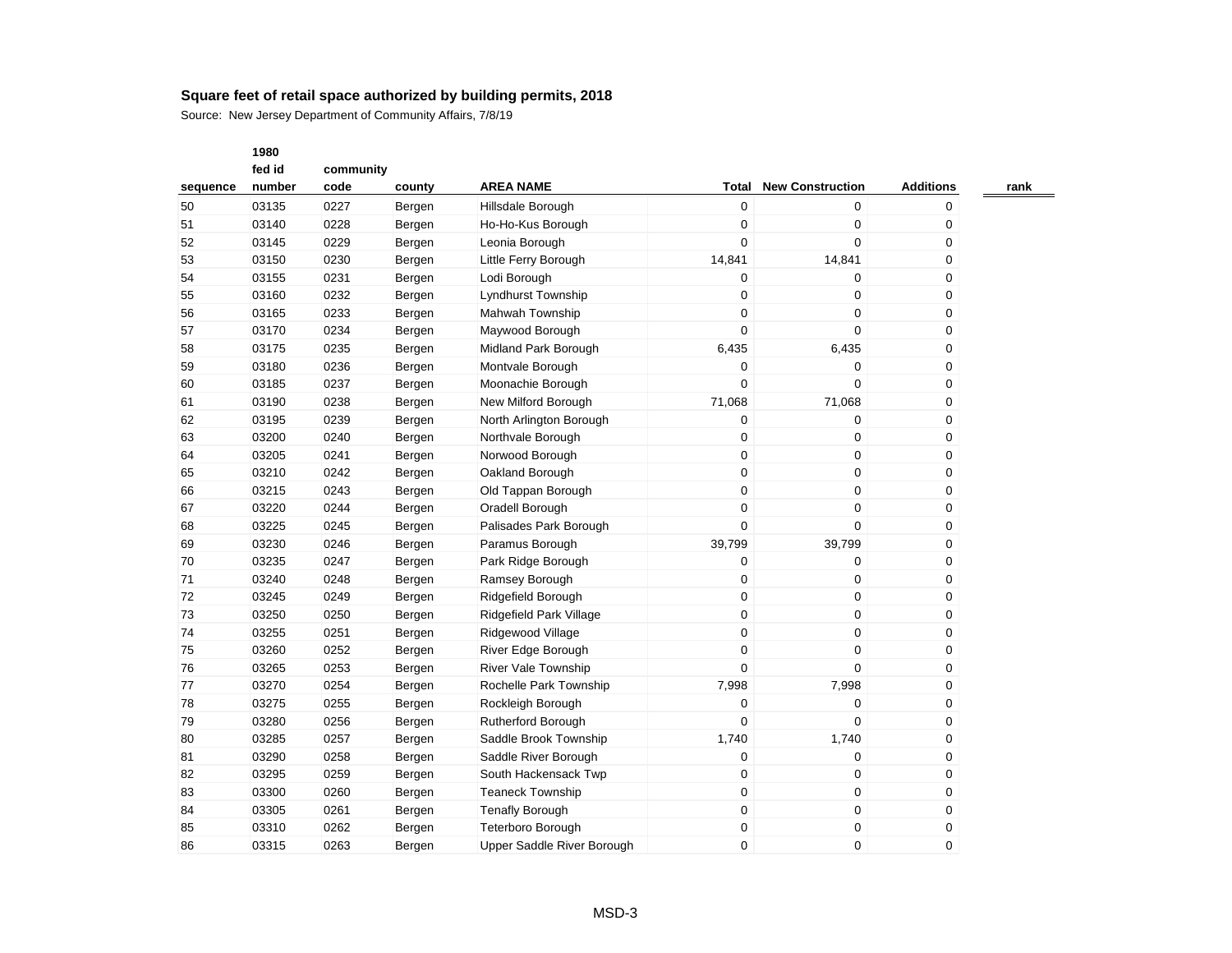Source: New Jersey Department of Community Affairs, 7/8/19

| sequence | fed id<br>number | community<br>code | county            | <b>AREA NAME</b>               | <b>Total</b>     | <b>New Construction</b> | <b>Additions</b> | rank |
|----------|------------------|-------------------|-------------------|--------------------------------|------------------|-------------------------|------------------|------|
| 87       | 03320            | 0264              | Bergen            | <b>Waldwick Borough</b>        | $\pmb{0}$        | 0                       | 0                |      |
| 88       | 03325            | 0265              | Bergen            | Wallington Borough             | $\mathbf 0$      | $\pmb{0}$               | 0                |      |
| 89       | 03330            | 0266              | Bergen            | Washington Township            | 0                | $\pmb{0}$               | 0                |      |
| 90       | 03335            | 0267              | Bergen            | Westwood Borough               | $\boldsymbol{0}$ | $\pmb{0}$               | 0                |      |
| 91       | 03340            | 0268              | Bergen            | Woodcliff Lake Borough         | 0                | $\mathbf 0$             | 0                |      |
| 92       | 03345            | 0269              | Bergen            | Wood-Ridge Borough             | $\boldsymbol{0}$ | $\pmb{0}$               | 0                |      |
| 93       | 03350            | 0270              | Bergen            | Wyckoff Township               | 1                | $\mathbf{1}$            | 0                |      |
| 94       | 05005            | 0301              | <b>Burlington</b> | <b>Bass River Township</b>     | 0                | $\mathbf 0$             | 0                |      |
| 95       | 05010            | 0302              | Burlington        | <b>Beverly City</b>            | 0                | $\pmb{0}$               | 0                |      |
| 96       | 05015            | 0303              | Burlington        | <b>Bordentown City</b>         | $\boldsymbol{0}$ | $\pmb{0}$               | 0                |      |
| 97       | 05020            | 0304              | Burlington        | Bordentown Township            | 0                | 0                       | 0                |      |
| 98       | 05025            | 0305              | Burlington        | <b>Burlington City</b>         | $\mathbf 0$      | $\pmb{0}$               | 0                |      |
| 99       | 05030            | 0306              | <b>Burlington</b> | <b>Burlington Township</b>     | $\mathbf 0$      | $\mathbf 0$             | 0                |      |
| 100      | 05035            | 0307              | <b>Burlington</b> | <b>Chesterfield Township</b>   | 24,071           | 24,071                  | 0                |      |
| 101      | 05040            | 0308              | <b>Burlington</b> | Cinnaminson Township           | $\mathbf 0$      | $\mathbf 0$             | 0                |      |
| 102      | 05045            | 0309              | <b>Burlington</b> | Delanco Township               | 0                | $\mathbf 0$             | 0                |      |
| 103      | 05050            | 0310              | <b>Burlington</b> | Delran Township                | $\boldsymbol{0}$ | $\pmb{0}$               | 0                |      |
| 104      | 05055            | 0311              | <b>Burlington</b> | <b>Eastampton Township</b>     | $\mathbf 0$      | $\mathbf 0$             | 0                |      |
| 105      | 05060            | 0312              | <b>Burlington</b> | <b>Edgewater Park Township</b> | $\mathbf 0$      | $\mathbf 0$             | 0                |      |
| 106      | 05065            | 0313              | <b>Burlington</b> | Evesham Township               | 29,167           | 27,858                  | 1,309            |      |
| 107      | 05070            | 0314              | <b>Burlington</b> | Fieldsboro Borough             | 0                | $\mathbf 0$             | 0                |      |
| 108      | 05075            | 0315              | <b>Burlington</b> | <b>Florence Township</b>       | 0                | $\mathbf 0$             | 0                |      |
| 109      | 05080            | 0316              | <b>Burlington</b> | <b>Hainesport Township</b>     | 0                | 0                       | 0                |      |
| 110      | 05090            | 0317              | <b>Burlington</b> | Lumberton Township             | 0                | 0                       | 0                |      |
| 111      | 05095            | 0318              | <b>Burlington</b> | <b>Mansfield Township</b>      | $\boldsymbol{0}$ | 0                       | 0                |      |
| 112      | 05100            | 0319              | <b>Burlington</b> | Maple Shade Township           | $\boldsymbol{0}$ | $\pmb{0}$               | 0                |      |
| 113      | 05105            | 0320              | <b>Burlington</b> | <b>Medford Township</b>        | 0                | 0                       | 0                |      |
| 114      | 05110            | 0321              | Burlington        | Medford Lakes Borough          | $\boldsymbol{0}$ | $\mathbf 0$             | 0                |      |
| 115      | 05115            | 0322              | <b>Burlington</b> | Moorestown Township            | $\overline{2}$   | $\pmb{0}$               | 2                |      |
| 116      | 05120            | 0323              | <b>Burlington</b> | Mount Holly Township           | $\pmb{0}$        | $\pmb{0}$               | 0                |      |
| 117      | 05125            | 0324              | Burlington        | Mount Laurel Township          | 0                | $\mathbf 0$             | 0                |      |
| 118      | 05130            | 0325              | Burlington        | New Hanover Township           | $\boldsymbol{0}$ | $\pmb{0}$               | 0                |      |
| 119      | 05135            | 0326              | Burlington        | North Hanover Township         | $\boldsymbol{0}$ | $\pmb{0}$               | 0                |      |
| 120      | 05140            | 0327              | Burlington        | Palmyra Borough                | 0                | $\mathbf 0$             | 0                |      |
| 121      | 05145            | 0328              | Burlington        | Pemberton Borough              | $\boldsymbol{0}$ | $\pmb{0}$               | 0                |      |
| 122      | 05150            | 0329              | <b>Burlington</b> | Pemberton Township             | $\boldsymbol{0}$ | 0                       | 0                |      |
| 123      | 05155            | 0330              | <b>Burlington</b> | <b>Riverside Township</b>      | $\mathbf 0$      | 0                       | 0                |      |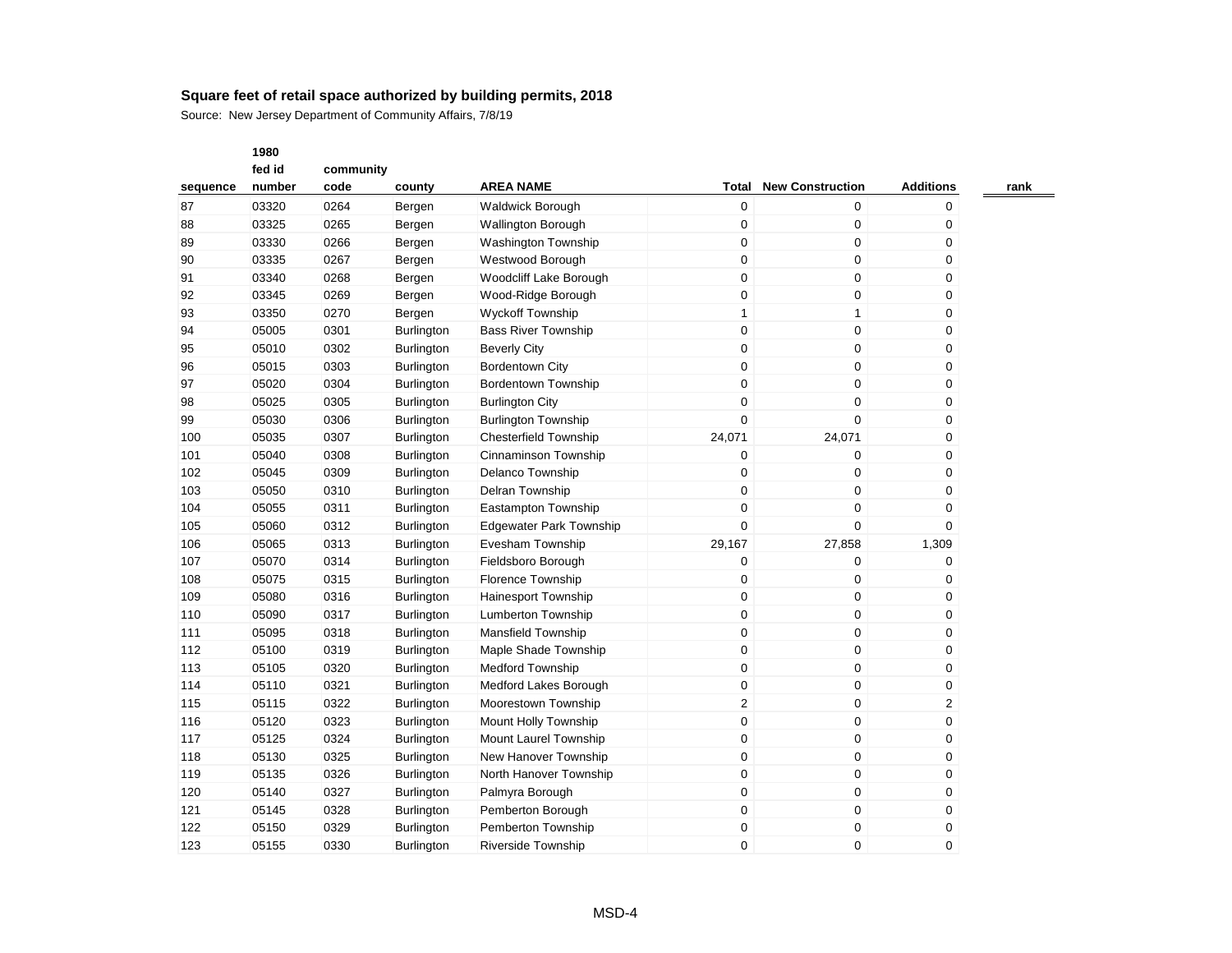Source: New Jersey Department of Community Affairs, 7/8/19

|          | fed id | community |                   |                            |                  |                         |                  |      |
|----------|--------|-----------|-------------------|----------------------------|------------------|-------------------------|------------------|------|
| sequence | number | code      | county            | <b>AREA NAME</b>           | Total            | <b>New Construction</b> | <b>Additions</b> | rank |
| 124      | 05160  | 0331      | <b>Burlington</b> | <b>Riverton Borough</b>    | 0                | 0                       | 0                |      |
| 125      | 05165  | 0332      | Burlington        | <b>Shamong Township</b>    | $\mathbf 0$      | 0                       | 0                |      |
| 126      | 05170  | 0333      | <b>Burlington</b> | Southampton Township       | $\pmb{0}$        | $\pmb{0}$               | 0                |      |
| 127      | 05175  | 0334      | Burlington        | Springfield Township       | 0                | $\pmb{0}$               | 0                |      |
| 128      | 05180  | 0335      | Burlington        | <b>Tabernacle Township</b> | $\pmb{0}$        | $\pmb{0}$               | 0                |      |
| 129      | 05185  | 0336      | Burlington        | Washington Township        | $\mathbf 0$      | $\pmb{0}$               | 0                |      |
| 130      | 05190  | 0337      | Burlington        | <b>Westampton Township</b> | 0                | $\pmb{0}$               | 0                |      |
| 131      | 05192  | 0338      | Burlington        | Willingboro Township       | 0                | $\pmb{0}$               | 0                |      |
| 132      | 05195  | 0339      | Burlington        | <b>Woodland Township</b>   | 0                | 0                       | 0                |      |
| 133      | 05200  | 0340      | Burlington        | Wrightstown Borough        | 0                | 0                       | 0                |      |
| 134      | 07005  | 0401      | Camden            | Audubon Borough            | 0                | 0                       | 0                |      |
| 135      | 07010  | 0402      | Camden            | Audubon Park Borough       | 0                | $\pmb{0}$               | 0                |      |
| 136      | 07015  | 0403      | Camden            | <b>Barrington Borough</b>  | $\mathbf 0$      | 0                       | 0                |      |
| 137      | 07020  | 0404      | Camden            | Bellmawr Borough           | 0                | $\pmb{0}$               | 0                |      |
| 138      | 07025  | 0405      | Camden            | Berlin Borough             | 0                | $\mathbf 0$             | 0                |      |
| 139      | 07030  | 0406      | Camden            | <b>Berlin Township</b>     | $\Omega$         | $\Omega$                | $\Omega$         |      |
| 140      | 07035  | 0407      | Camden            | Brooklawn Borough          | 7,025            | 5,585                   | 1,440            |      |
| 141      | 07040  | 0408      | Camden            | Camden City                | 0                | 0                       | 0                |      |
| 142      | 07043  | 0409      | Camden            | Cherry Hill Township       | 14,419           | 14,035                  | 384              |      |
| 143      | 07045  | 0410      | Camden            | Chesilhurst Borough        | 0                | $\mathbf 0$             | 0                |      |
| 144      | 07050  | 0411      | Camden            | <b>Clementon Borough</b>   | 0                | $\pmb{0}$               | 0                |      |
| 145      | 07055  | 0412      | Camden            | Collingswood Borough       | 2,826            | 0                       | 2,826            |      |
| 146      | 07065  | 0413      | Camden            | Gibbsboro Borough          | 0                | $\mathbf 0$             | 0                |      |
| 147      | 07077  | 0414      | Camden            | <b>Gloucester City</b>     | 0                | 0                       | $\mathbf 0$      |      |
| 148      | 07075  | 0415      | Camden            | <b>Gloucester Township</b> | 10,822           | 10,206                  | 616              |      |
| 149      | 07080  | 0416      | Camden            | <b>Haddon Township</b>     | 0                | 0                       | 0                |      |
| 150      | 07085  | 0417      | Camden            | Haddonfield Borough        | 0                | 0                       | 0                |      |
| 151      | 07090  | 0418      | Camden            | Haddon Heights Borough     | $\boldsymbol{0}$ | $\pmb{0}$               | 0                |      |
| 152      | 07095  | 0419      | Camden            | Hi-nella Borough           | 0                | $\pmb{0}$               | 0                |      |
| 153      | 07100  | 0420      | Camden            | Laurel Springs Borough     | $\pmb{0}$        | $\pmb{0}$               | 0                |      |
| 154      | 07105  | 0421      | Camden            | Lawnside Borough           | 0                | 0                       | 0                |      |
| 155      | 07110  | 0422      | Camden            | Lindenwold Borough         | 800              | $\pmb{0}$               | 800              |      |
| 156      | 07115  | 0423      | Camden            | Magnolia Borough           | $\boldsymbol{0}$ | $\pmb{0}$               | 0                |      |
| 157      | 07120  | 0424      | Camden            | Merchantville Borough      | $\mathbf 0$      | 0                       | 0                |      |
| 158      | 07125  | 0425      | Camden            | Mount Ephraim Borough      | 0                | $\pmb{0}$               | 0                |      |
| 159      | 07130  | 0426      | Camden            | Oaklyn Borough             | 0                | 0                       | 0                |      |
| 160      | 07135  | 0427      | Camden            | Pennsauken Township        | 0                | 0                       | 0                |      |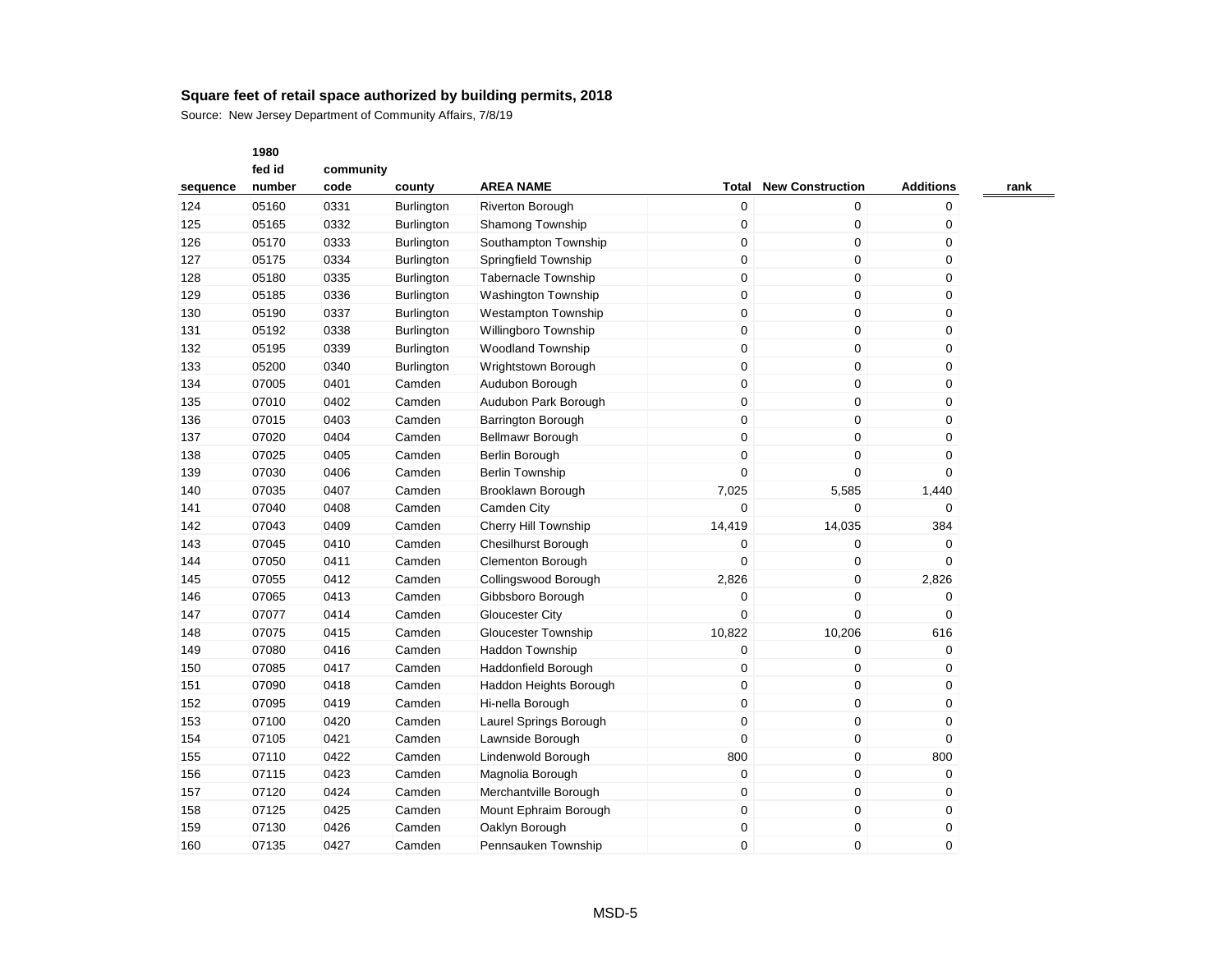|          | 1980<br>fed id | community |            |                            |                  |                         |                  |      |
|----------|----------------|-----------|------------|----------------------------|------------------|-------------------------|------------------|------|
| sequence | number         | code      | county     | <b>AREA NAME</b>           | Total            | <b>New Construction</b> | <b>Additions</b> | rank |
| 161      | 07140          | 0428      | Camden     | Pine Hill Borough          | $\mathbf 0$      | 0                       | 0                |      |
| 162      | 07145          | 0429      | Camden     | Pine Valley Borough        | 0                | $\mathbf 0$             | 0                |      |
| 163      | 07150          | 0430      | Camden     | Runnemede Borough          | 0                | 0                       | 0                |      |
| 164      | 07155          | 0431      | Camden     | Somerdale Borough          | $\boldsymbol{0}$ | $\pmb{0}$               | 0                |      |
| 165      | 07160          | 0432      | Camden     | <b>Stratford Borough</b>   | $\boldsymbol{0}$ | $\pmb{0}$               | 0                |      |
| 166      | 07165          | 0433      | Camden     | <b>Tavistock Borough</b>   | $\mathbf 0$      | $\mathbf 0$             | 0                |      |
| 167      | 07170          | 0434      | Camden     | Voorhees Township          | 4,649            | 4,649                   | 0                |      |
| 168      | 07175          | 0435      | Camden     | <b>Waterford Township</b>  | 0                | 0                       | 0                |      |
| 169      | 07180          | 0436      | Camden     | Winslow Township           | $\boldsymbol{0}$ | $\mathbf 0$             | 0                |      |
| 170      | 07185          | 0437      | Camden     | Woodlynne Borough          | 0                | $\pmb{0}$               | 0                |      |
| 171      | 09005          | 0501      | Cape May   | Avalon Borough             | 0                | $\mathbf 0$             | 0                |      |
| 172      | 09010          | 0502      | Cape May   | Cape May City              | $\mathbf 0$      | $\mathbf 0$             | 0                |      |
| 173      | 09015          | 0503      | Cape May   | Cape May Point Borough     | $\boldsymbol{0}$ | $\pmb{0}$               | 0                |      |
| 174      | 09020          | 0504      | Cape May   | Dennis Township            | $\mathbf 0$      | $\mathbf 0$             | 0                |      |
| 175      | 09025          | 0505      | Cape May   | Lower Township             | 7,131            | 7,131                   | 0                |      |
| 176      | 09030          | 0506      | Cape May   | Middle Township            | 7,150            | 7,150                   | 0                |      |
| 177      | 09035          | 0507      | Cape May   | North Wildwood City        | $\mathbf 0$      | $\mathbf 0$             | 0                |      |
| 178      | 09040          | 0508      | Cape May   | Ocean City                 | 0                | $\pmb{0}$               | 0                |      |
| 179      | 09045          | 0509      | Cape May   | Sea Isle City              | $\boldsymbol{0}$ | $\mathbf 0$             | 0                |      |
| 180      | 09050          | 0510      | Cape May   | Stone Harbor Borough       | $\boldsymbol{0}$ | $\pmb{0}$               | 0                |      |
| 181      | 09055          | 0511      | Cape May   | <b>Upper Township</b>      | $\mathbf 0$      | $\mathbf 0$             | 0                |      |
| 182      | 09060          | 0512      | Cape May   | West Cape May Borough      | 2,868            | 2,868                   | 0                |      |
| 183      | 09065          | 0513      | Cape May   | West Wildwood Borough      | 0                | 0                       | 0                |      |
| 184      | 09070          | 0514      | Cape May   | <b>Wildwood City</b>       | $\mathbf 0$      | $\mathbf 0$             | 0                |      |
| 185      | 09075          | 0515      | Cape May   | Wildwood Crest Borough     | $\boldsymbol{0}$ | 0                       | 0                |      |
| 186      | 09080          | 0516      | Cape May   | Woodbine Borough           | 0                | $\pmb{0}$               | 0                |      |
| 187      | 11005          | 0601      | Cumberland | <b>Bridgeton City</b>      | $\mathbf 0$      | $\mathbf 0$             | 0                |      |
| 188      | 11010          | 0602      | Cumberland | <b>Commercial Township</b> | 0                | 0                       | 0                |      |
| 189      | 11015          | 0603      | Cumberland | <b>Deerfield Township</b>  | $\boldsymbol{0}$ | 0                       | 0                |      |
| 190      | 11020          | 0604      | Cumberland | Downe Township             | $\mathbf 0$      | $\boldsymbol{0}$        | 0                |      |
| 191      | 11025          | 0605      | Cumberland | <b>Fairfield Township</b>  | $\boldsymbol{0}$ | $\pmb{0}$               | 0                |      |
| 192      | 11030          | 0606      | Cumberland | <b>Greenwich Township</b>  | $\mathbf 0$      | $\mathbf 0$             | 0                |      |
| 193      | 11035          | 0607      | Cumberland | <b>Hopewell Township</b>   | $\boldsymbol{0}$ | $\pmb{0}$               | 0                |      |
| 194      | 11040          | 0608      | Cumberland | Lawrence Township          | 0                | $\pmb{0}$               | 0                |      |
| 195      | 11045          | 0609      | Cumberland | Maurice River Township     | $\boldsymbol{0}$ | $\pmb{0}$               | 0                |      |
| 196      | 11050          | 0610      | Cumberland | <b>Millville City</b>      | 0                | $\mathbf 0$             | 0                |      |
| 197      | 11055          | 0611      | Cumberland | Shiloh Borough             | $\Omega$         | 0                       | $\Omega$         |      |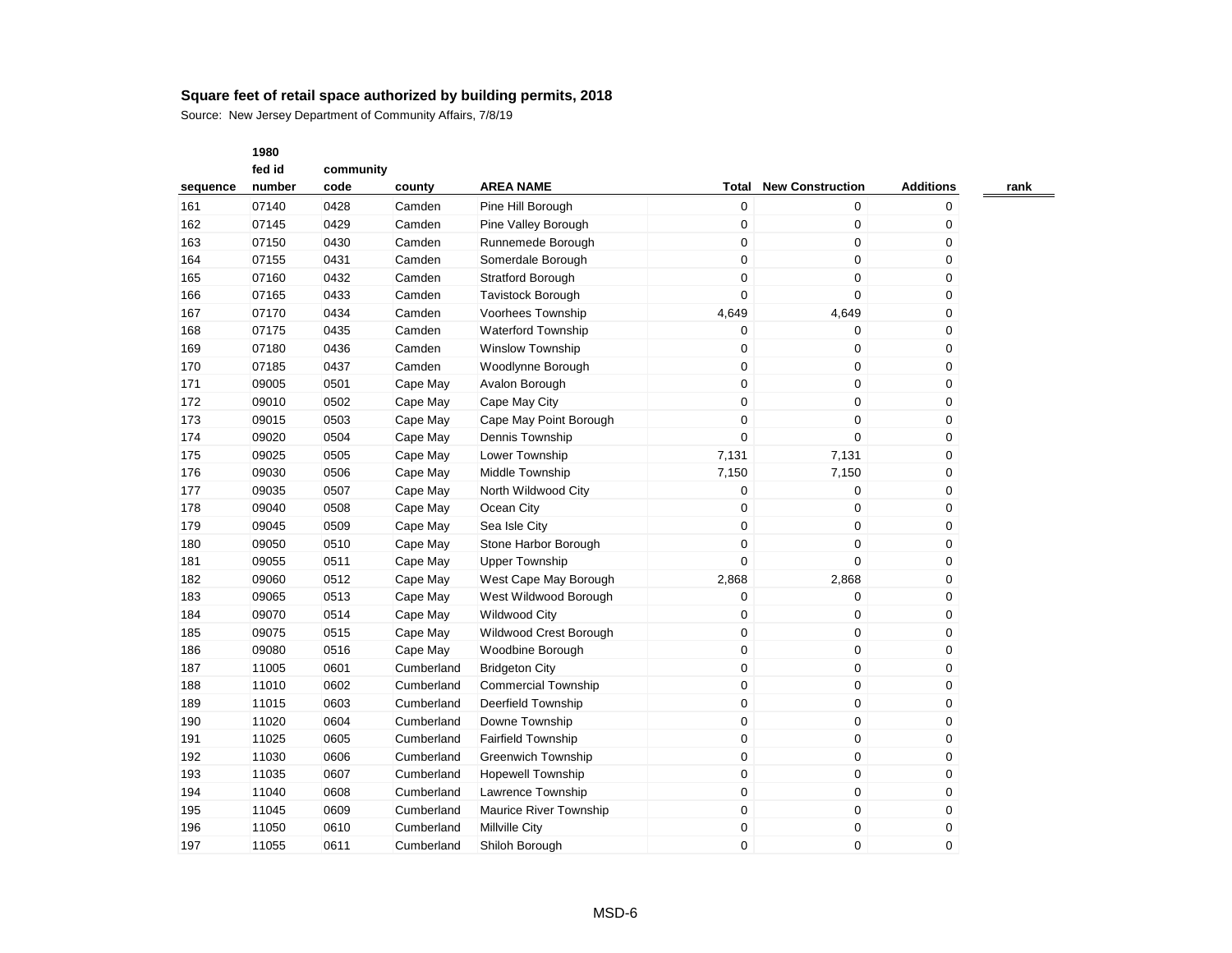Source: New Jersey Department of Community Affairs, 7/8/19

|          | fed id | community |              |                                 |                  |                         |                  |      |
|----------|--------|-----------|--------------|---------------------------------|------------------|-------------------------|------------------|------|
| sequence | number | code      | county       | <b>AREA NAME</b>                | Total            | <b>New Construction</b> | <b>Additions</b> | rank |
| 198      | 11060  | 0612      | Cumberland   | <b>Stow Creek Township</b>      | 0                | 0                       | 0                |      |
| 199      | 11065  | 0613      | Cumberland   | <b>Upper Deerfield Township</b> | $\mathbf 0$      | 0                       | 0                |      |
| 200      | 11070  | 0614      | Cumberland   | <b>Vineland City</b>            | $\mathbf 0$      | $\mathbf 0$             | 0                |      |
| 201      | 13005  | 0701      | Essex        | <b>Belleville Township</b>      | $\boldsymbol{0}$ | $\mathbf 0$             | 0                |      |
| 202      | 13010  | 0702      | Essex        | <b>Bloomfield Township</b>      | $\boldsymbol{0}$ | $\mathbf 0$             | 0                |      |
| 203      | 13015  | 0703      | Essex        | Caldwell Borough                | $\mathbf 0$      | $\mathbf 0$             | 0                |      |
| 204      | 13025  | 0704      | Essex        | Cedar Grove Township            | 0                | 0                       | 0                |      |
| 205      | 13030  | 0705      | Essex        | East Orange City                | 0                | $\mathbf 0$             | 0                |      |
| 206      | 13035  | 0706      | Essex        | <b>Essex Fells Borough</b>      | 0                | $\mathbf 0$             | 0                |      |
| 207      | 13037  | 0707      | Essex        | <b>Fairfield Township</b>       | 4,582            | 4,582                   | 0                |      |
| 208      | 13040  | 0708      | Essex        | Glen Ridge Borough              | 0                | $\mathbf 0$             | 0                |      |
| 209      | 13045  | 0709      | Essex        | Irvington Township              | 0                | 0                       | 0                |      |
| 210      | 13050  | 0710      | Essex        | Livingston Township             | 550              | 0                       | 550              |      |
| 211      | 13055  | 0711      | Essex        | Maplewood Township              | $\mathbf 0$      | $\mathbf 0$             | 0                |      |
| 212      | 13060  | 0712      | Essex        | Millburn Township               | $\mathbf 0$      | 0                       | 0                |      |
| 213      | 13065  | 0713      | Essex        | <b>Montclair Township</b>       | 1,269            | 0                       | 1,269            |      |
| 214      | 13070  | 0714      | <b>Essex</b> | <b>Newark City</b>              | 1                | $\mathbf{1}$            | 0                |      |
| 215      | 13075  | 0715      | <b>Essex</b> | North Caldwell Borough          | $\boldsymbol{0}$ | $\mathbf 0$             | 0                |      |
| 216      | 13080  | 0716      | Essex        | Nutley Township                 | 0                | 0                       | 0                |      |
| 217      | 13085  | 0717      | <b>Essex</b> | City of Orange Township         | 0                | $\mathbf 0$             | 0                |      |
| 218      | 13090  | 0718      | <b>Essex</b> | Roseland Borough                | $\boldsymbol{0}$ | $\mathbf 0$             | 0                |      |
| 219      | 13095  | 0719      | Essex        | South Orange Village            | 0                | $\mathbf 0$             | 0                |      |
| 220      | 13100  | 0720      | Essex        | Verona Township                 | $\mathbf 0$      | 0                       | 0                |      |
| 221      | 13105  | 0721      | Essex        | West Caldwell Township          | 0                | 0                       | 0                |      |
| 222      | 13110  | 0722      | Essex        | <b>West Orange Township</b>     | 0                | $\mathbf 0$             | 0                |      |
| 223      | 15005  | 0801      | Gloucester   | Clayton Borough                 | 0                | $\mathbf 0$             | 0                |      |
| 224      | 15010  | 0802      | Gloucester   | <b>Deptford Township</b>        | 4,804            | 4,804                   | 0                |      |
| 225      | 15015  | 0803      | Gloucester   | East Greenwich Township         | 0                | 0                       | 0                |      |
| 226      | 15020  | 0804      | Gloucester   | <b>Elk Township</b>             | $\boldsymbol{0}$ | $\mathbf 0$             | 0                |      |
| 227      | 15025  | 0805      | Gloucester   | Franklin Township               | $\boldsymbol{0}$ | $\mathbf 0$             | 0                |      |
| 228      | 15030  | 0806      | Gloucester   | Glassboro Borough               | 0                | $\overline{0}$          | 0                |      |
| 229      | 15035  | 0807      | Gloucester   | <b>Greenwich Township</b>       | 0                | $\mathbf 0$             | 0                |      |
| 230      | 15040  | 0808      | Gloucester   | Harrison Township               | 10,244           | 10,244                  | 0                |      |
| 231      | 15045  | 0809      | Gloucester   | Logan Township                  | 0                | $\mathbf 0$             | 0                |      |
| 232      | 15050  | 0810      | Gloucester   | Mantua Township                 | 0                | $\mathbf 0$             | 0                |      |
| 233      | 15055  | 0811      | Gloucester   | Monroe Township                 | 0                | 0                       | 0                |      |
| 234      | 15060  | 0812      | Gloucester   | National Park Borough           | 0                | 0                       | 0                |      |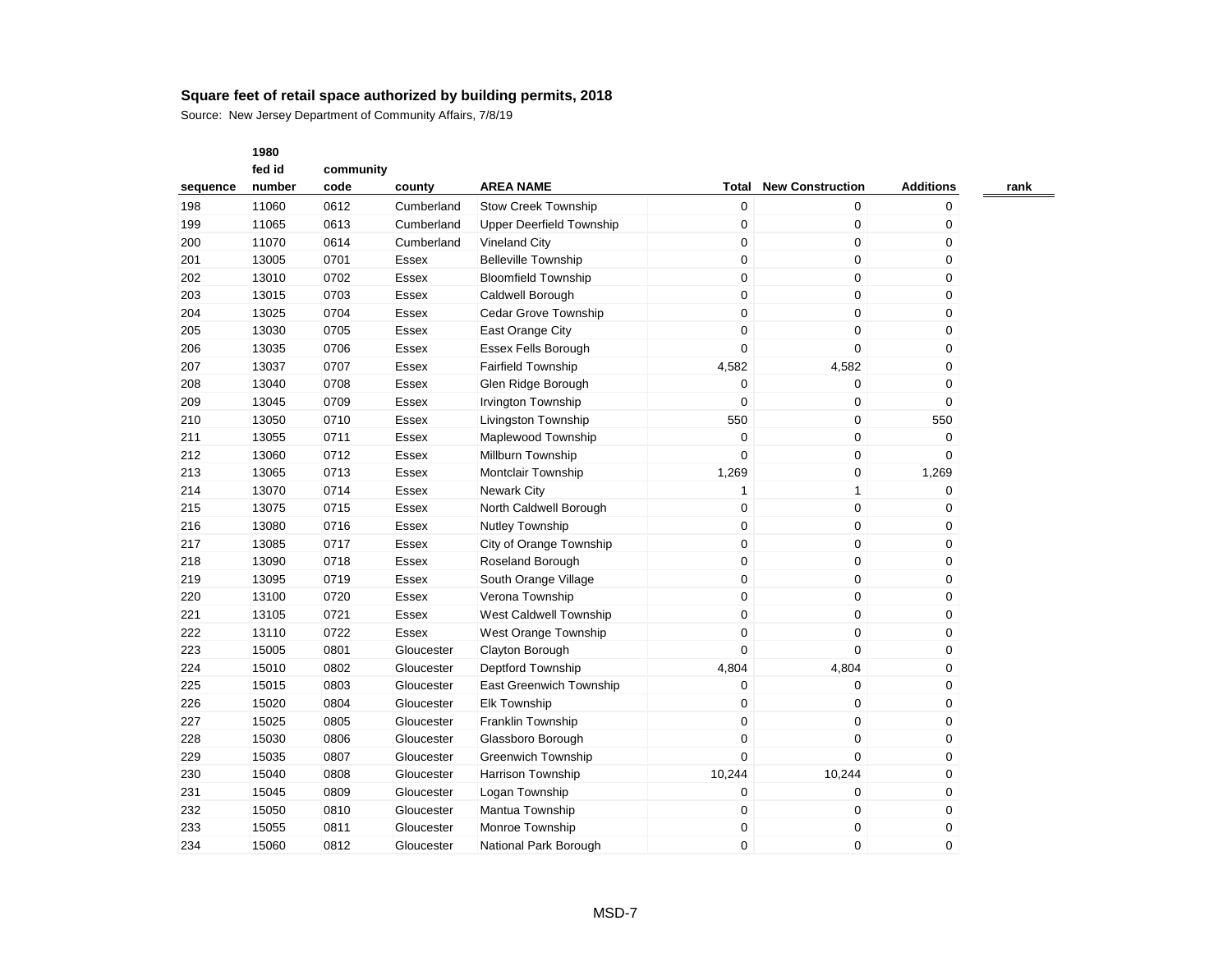Source: New Jersey Department of Community Affairs, 7/8/19

| sequence | fed id<br>number | community<br>code | county     | <b>AREA NAME</b>           | Total            | <b>New Construction</b> | <b>Additions</b> | rank |
|----------|------------------|-------------------|------------|----------------------------|------------------|-------------------------|------------------|------|
| 235      | 15065            | 0813              | Gloucester | Newfield Borough           | 0                | 0                       | 0                |      |
| 236      | 15070            | 0814              | Gloucester | Paulsboro Borough          | $\mathbf 0$      | $\mathbf 0$             | 0                |      |
| 237      | 15075            | 0815              | Gloucester | Pitman Borough             | 0                | $\mathbf 0$             | 0                |      |
| 238      | 15080            | 0816              | Gloucester | South Harrison Township    | $\boldsymbol{0}$ | $\mathbf 0$             | 0                |      |
| 239      | 15085            | 0817              | Gloucester | Swedesboro Borough         | 0                | $\overline{0}$          | 0                |      |
| 240      | 15090            | 0818              | Gloucester | <b>Washington Township</b> | 98,735           | 98,735                  | 0                |      |
| 241      | 15095            | 0819              | Gloucester | Wenonah Borough            | 0                | 0                       | 0                |      |
| 242      | 15100            | 0820              | Gloucester | West Deptford Township     | 0                | 0                       | 0                |      |
| 243      | 15105            | 0821              | Gloucester | Westville Borough          | 0                | $\mathbf 0$             | 0                |      |
| 244      | 15110            | 0822              | Gloucester | <b>Woodbury City</b>       | 0                | $\mathbf 0$             | 0                |      |
| 245      | 15115            | 0823              | Gloucester | Woodbury Heights Borough   | 0                | $\pmb{0}$               | 0                |      |
| 246      | 15120            | 0824              | Gloucester | <b>Woolwich Township</b>   | 0                | $\mathbf 0$             | 0                |      |
| 247      | 17005            | 0901              | Hudson     | <b>Bayonne City</b>        | 5,934            | 5,934                   | 0                |      |
| 248      | 17010            | 0902              | Hudson     | East Newark Borough        | 0                | 0                       | 0                |      |
| 249      | 17015            | 0903              | Hudson     | <b>Guttenberg Town</b>     | 0                | $\mathbf 0$             | 0                |      |
| 250      | 17020            | 0904              | Hudson     | <b>Harrison Town</b>       | 0                | $\mathbf 0$             | 0                |      |
| 251      | 17025            | 0905              | Hudson     | <b>Hoboken City</b>        | 0                | $\mathbf 0$             | 0                |      |
| 252      | 17030            | 0906              | Hudson     | Jersey City                | 0                | $\Omega$                | 0                |      |
| 253      | 17035            | 0907              | Hudson     | Kearny Town                | 18,741           | 18,741                  | 0                |      |
| 254      | 17040            | 0908              | Hudson     | North Bergen Township      | 0                | $\mathbf 0$             | 0                |      |
| 255      | 17045            | 0909              | Hudson     | Secaucus Town              | $\mathbf 0$      | $\mathbf 0$             | 0                |      |
| 256      | 17050            | 0910              | Hudson     | <b>Union City</b>          | 0                | 0                       | 0                |      |
| 257      | 17055            | 0911              | Hudson     | Weehawken Township         | 0                | 0                       | 0                |      |
| 258      | 17060            | 0912              | Hudson     | West New York Town         | 0                | 0                       | 0                |      |
| 259      | 19005            | 1001              | Hunterdon  | Alexandria Township        | 0                | $\mathbf 0$             | 0                |      |
| 260      | 19010            | 1002              | Hunterdon  | <b>Bethlehem Township</b>  | 0                | $\pmb{0}$               | 0                |      |
| 261      | 19015            | 1003              | Hunterdon  | <b>Bloomsbury Borough</b>  | $\boldsymbol{0}$ | $\mathbf 0$             | 0                |      |
| 262      | 19020            | 1004              | Hunterdon  | Califon Borough            | $\mathbf 0$      | $\mathbf 0$             | 0                |      |
| 263      | 19025            | 1005              | Hunterdon  | Clinton Town               | $\boldsymbol{0}$ | $\mathbf 0$             | 0                |      |
| 264      | 19030            | 1006              | Hunterdon  | <b>Clinton Township</b>    | $\boldsymbol{0}$ | $\mathbf 0$             | 0                |      |
| 265      | 19035            | 1007              | Hunterdon  | <b>Delaware Township</b>   | 0                | 0                       | 0                |      |
| 266      | 19040            | 1008              | Hunterdon  | East Amwell Township       | 0                | $\mathbf 0$             | 0                |      |
| 267      | 19045            | 1009              | Hunterdon  | Flemington Borough         | 0                | $\pmb{0}$               | 0                |      |
| 268      | 19050            | 1010              | Hunterdon  | Franklin Township          | 0                | $\mathbf 0$             | 0                |      |
| 269      | 19055            | 1011              | Hunterdon  | Frenchtown Borough         | 0                | $\mathbf 0$             | 0                |      |
| 270      | 19060            | 1012              | Hunterdon  | Glen Gardner Borough       | 0                | $\mathbf 0$             | 0                |      |
| 271      | 19065            | 1013              | Hunterdon  | Hampton Borough            | 0                | 0                       | 0                |      |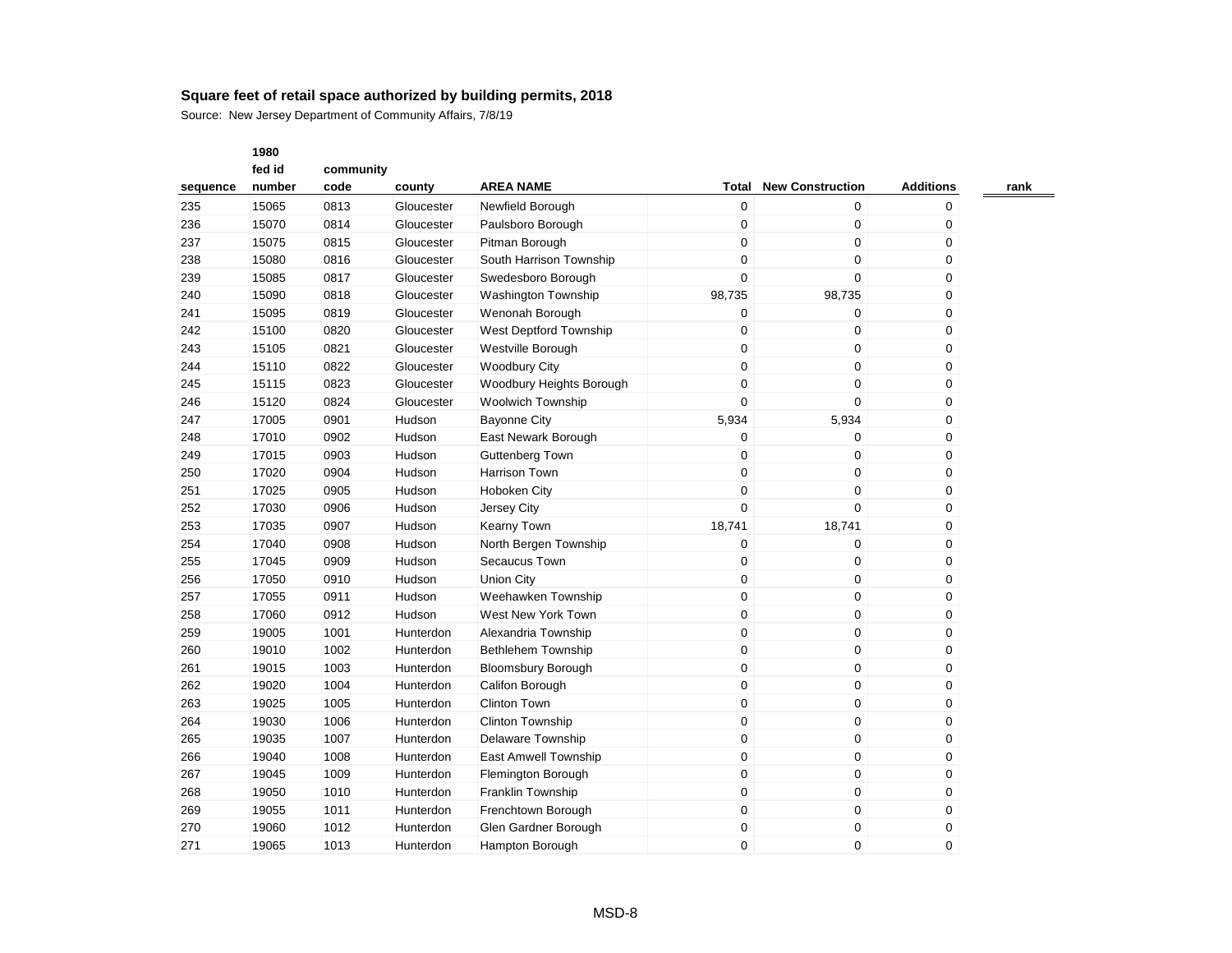Source: New Jersey Department of Community Affairs, 7/8/19

|          | fed id | community |           |                             |                      |                         |                  |      |
|----------|--------|-----------|-----------|-----------------------------|----------------------|-------------------------|------------------|------|
| sequence | number | code      | county    | <b>AREA NAME</b>            | <b>Total</b>         | <b>New Construction</b> | <b>Additions</b> | rank |
| 272      | 19070  | 1014      | Hunterdon | High Bridge Borough         | $\pmb{0}$            | 0                       | 0                |      |
| 273      | 19075  | 1015      | Hunterdon | <b>Holland Township</b>     | $\mathbf 0$          | 0                       | 0                |      |
| 274      | 19080  | 1016      | Hunterdon | Kingwood Township           | 0                    | $\pmb{0}$               | 0                |      |
| 275      | 19085  | 1017      | Hunterdon | Lambertville City           | $\pmb{0}$            | $\pmb{0}$               | 0                |      |
| 276      | 19090  | 1018      | Hunterdon | Lebanon Borough             | 0                    | $\pmb{0}$               | 0                |      |
| 277      | 19095  | 1019      | Hunterdon | Lebanon Township            | $\mathbf 0$          | $\pmb{0}$               | 0                |      |
| 278      | 19100  | 1020      | Hunterdon | Milford Borough             | $\pmb{0}$            | $\boldsymbol{0}$        | 0                |      |
| 279      | 19105  | 1021      | Hunterdon | Raritan Township            | 0                    | $\boldsymbol{0}$        | 0                |      |
| 280      | 19110  | 1022      | Hunterdon | Readington Township         | 0                    | $\pmb{0}$               | 0                |      |
| 281      | 19115  | 1023      | Hunterdon | Stockton Borough            | 0                    | $\mathbf 0$             | 0                |      |
| 282      | 19120  | 1024      | Hunterdon | <b>Tewksbury Township</b>   | 0                    | $\pmb{0}$               | 0                |      |
| 283      | 19125  | 1025      | Hunterdon | Union Township              | 0                    | $\pmb{0}$               | 0                |      |
| 284      | 19130  | 1026      | Hunterdon | <b>West Amwell Township</b> | 0                    | 0                       | 0                |      |
| 285      | 21005  | 1101      | Mercer    | East Windsor Township       | 0                    | 0                       | 0                |      |
| 286      | 21010  | 1102      | Mercer    | Ewing Township              | 1                    | $\mathbf 0$             | $\mathbf{1}$     |      |
| 287      | 21015  | 1103      | Mercer    | <b>Hamilton Township</b>    | 7,668                | 7,500                   | 168              |      |
| 288      | 21020  | 1104      | Mercer    | Hightstown Borough          | 0                    | 0                       | 0                |      |
| 289      | 21025  | 1105      | Mercer    | <b>Hopewell Borough</b>     | $\mathbf 0$          | $\pmb{0}$               | 0                |      |
| 290      | 21030  | 1106      | Mercer    | <b>Hopewell Township</b>    | $\pmb{0}$            | $\mathbf 0$             | 0                |      |
| 291      | 21035  | 1107      | Mercer    | Lawrence Township           | 0                    | $\pmb{0}$               | 0                |      |
| 292      | 21040  | 1108      | Mercer    | Pennington Borough          | $\overline{0}$       | $\pmb{0}$               | 0                |      |
| 293      | 21045  | 1109      | Mercer    | Princeton Borough           | See Princeton (1114) |                         |                  |      |
| 294      | 21050  | 1110      | Mercer    | <b>Princeton Township</b>   | 0                    | 0                       | 0                |      |
| 295      | 21055  | 1111      | Mercer    | <b>Trenton City</b>         | $\pmb{0}$            | 0                       | 0                |      |
| 296      | 21060  | 1112      | Mercer    | Robbinsville Township       | 6,604                | 6,604                   | 0                |      |
| 297      | 21065  | 1113      | Mercer    | West Windsor Township       | 0                    | 0                       | 0                |      |
| 298      | 23005  | 1201      | Middlesex | Carteret Borough            | 0                    | $\mathbf 0$             | 0                |      |
| 299      | 23010  | 1202      | Middlesex | <b>Cranbury Township</b>    | $\pmb{0}$            | $\pmb{0}$               | 0                |      |
| 300      | 23015  | 1203      | Middlesex | Dunellen Borough            | $\pmb{0}$            | $\pmb{0}$               | 0                |      |
| 301      | 23020  | 1204      | Middlesex | East Brunswick Township     | $\mathbf{1}$         | $\boldsymbol{0}$        | $\mathbf{1}$     |      |
| 302      | 23025  | 1205      | Middlesex | <b>Edison Township</b>      | $\pmb{0}$            | $\pmb{0}$               | 0                |      |
| 303      | 23030  | 1206      | Middlesex | Helmetta Borough            | 0                    | $\pmb{0}$               | 0                |      |
| 304      | 23035  | 1207      | Middlesex | Highland Park Borough       | 0                    | $\pmb{0}$               | 0                |      |
| 305      | 23040  | 1208      | Middlesex | Jamesburg Borough           | 0                    | $\pmb{0}$               | 0                |      |
| 306      | 23077  | 1209      | Middlesex | Old Bridge Township         | $\pmb{0}$            | $\pmb{0}$               | 0                |      |
| 307      | 23050  | 1210      | Middlesex | Metuchen Borough            | 0                    | 0                       | 0                |      |
| 308      | 23055  | 1211      | Middlesex | Middlesex Borough           | 0                    | 0                       | 0                |      |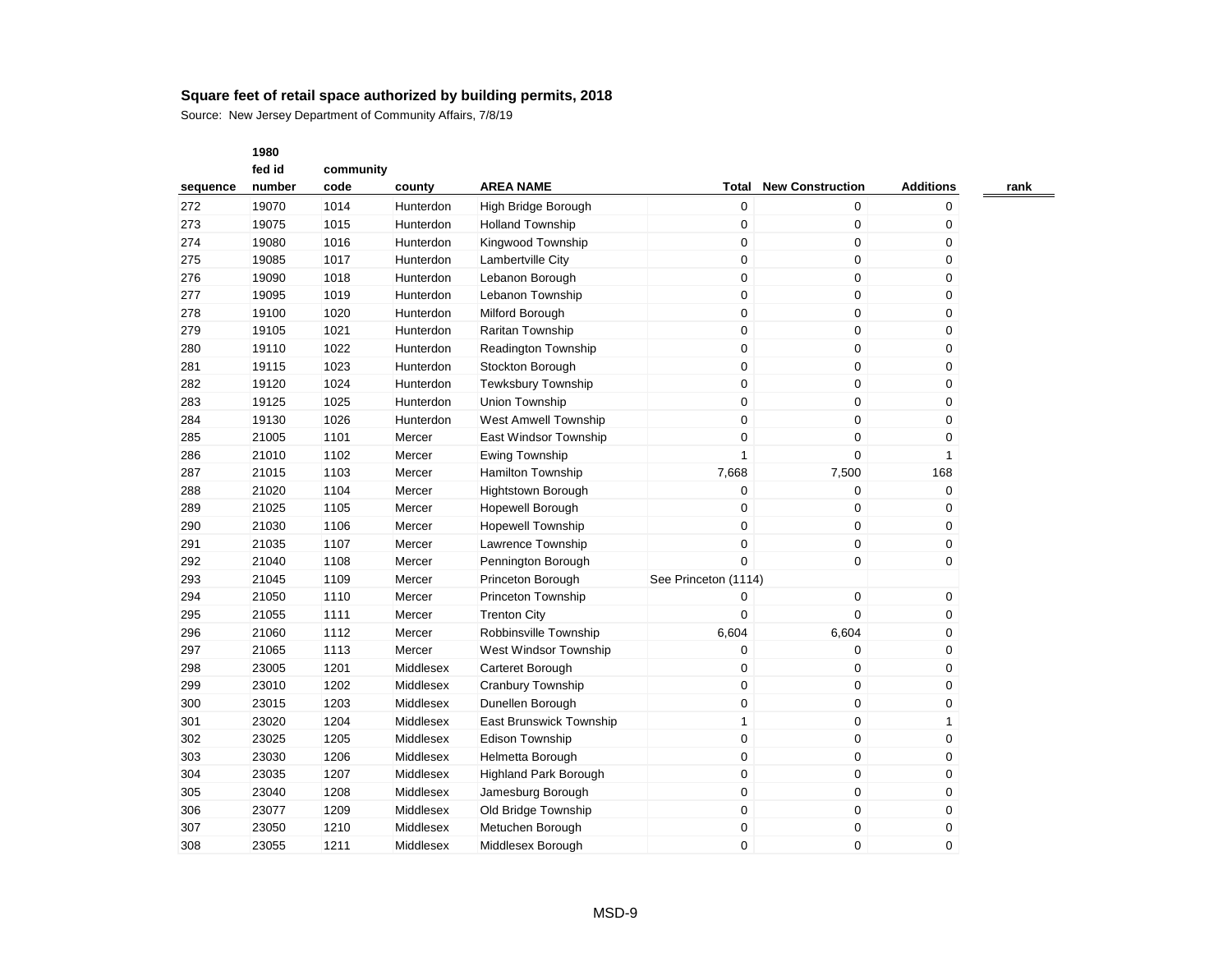Source: New Jersey Department of Community Affairs, 7/8/19

| sequence | fed id<br>number | community<br>code | county    | <b>AREA NAME</b>             | Total            | <b>New Construction</b> | <b>Additions</b> | rank |
|----------|------------------|-------------------|-----------|------------------------------|------------------|-------------------------|------------------|------|
| 309      | 23060            | 1212              | Middlesex | Milltown Borough             | $\boldsymbol{0}$ | 0                       | 0                |      |
| 310      | 23065            | 1213              | Middlesex | Monroe Township              | $\mathbf 0$      | $\Omega$                | 0                |      |
| 311      | 23070            | 1214              | Middlesex | New Brunswick City           | 6,525            | 6,525                   | 0                |      |
| 312      | 23075            | 1215              | Middlesex | North Brunswick Township     | $\boldsymbol{0}$ | $\pmb{0}$               | 0                |      |
| 313      | 23080            | 1216              | Middlesex | Perth Amboy City             | $\boldsymbol{0}$ | $\mathbf 0$             | 0                |      |
| 314      | 23085            | 1217              | Middlesex | Piscataway Township          | $\boldsymbol{0}$ | 0                       | 0                |      |
| 315      | 23090            | 1218              | Middlesex | Plainsboro Township          | $\boldsymbol{0}$ | $\pmb{0}$               | 0                |      |
| 316      | 23095            | 1219              | Middlesex | Sayreville Borough           | $\boldsymbol{0}$ | $\pmb{0}$               | 0                |      |
| 317      | 23100            | 1220              | Middlesex | South Amboy City             | 0                | 0                       | 0                |      |
| 318      | 23105            | 1221              | Middlesex | South Brunswick Township     | $\pmb{0}$        | $\pmb{0}$               | 0                |      |
| 319      | 23110            | 1222              | Middlesex | South Plainfield Borough     | $\boldsymbol{0}$ | $\pmb{0}$               | 0                |      |
| 320      | 23115            | 1223              | Middlesex | South River Borough          | $\boldsymbol{0}$ | 0                       | 0                |      |
| 321      | 23120            | 1224              | Middlesex | Spotswood Borough            | $\boldsymbol{0}$ | $\pmb{0}$               | 0                |      |
| 322      | 23125            | 1225              | Middlesex | Woodbridge Township          | 10,769           | 10,769                  | 0                |      |
| 323      | 25005            | 1301              | Monmouth  | Allenhurst Borough           | 0                | $\mathbf 0$             | 0                |      |
| 324      | 25010            | 1302              | Monmouth  | Allentown Borough            | $\boldsymbol{0}$ | $\pmb{0}$               | 0                |      |
| 325      | 25015            | 1303              | Monmouth  | <b>Asbury Park City</b>      | $\boldsymbol{0}$ | $\mathbf 0$             | 0                |      |
| 326      | 25025            | 1304              | Monmouth  | Atlantic Highlands Borough   | $\mathbf 0$      | 0                       | 0                |      |
| 327      | 25030            | 1305              | Monmouth  | Avon-by-the-Sea Borough      | $\boldsymbol{0}$ | 0                       | 0                |      |
| 328      | 25035            | 1306              | Monmouth  | Belmar Borough               | $\boldsymbol{0}$ | $\mathbf 0$             | 0                |      |
| 329      | 25040            | 1307              | Monmouth  | <b>Bradley Beach Borough</b> | 0                | 0                       | 0                |      |
| 330      | 25045            | 1308              | Monmouth  | <b>Brielle Borough</b>       | 0                | 0                       | 0                |      |
| 331      | 25047            | 1309              | Monmouth  | <b>Colts Neck Township</b>   | $\boldsymbol{0}$ | $\pmb{0}$               | 0                |      |
| 332      | 25050            | 1310              | Monmouth  | Deal Borough                 | 0                | $\mathbf 0$             | 0                |      |
| 333      | 25055            | 1311              | Monmouth  | Eatontown Borough            | 14,888           | 14,888                  | 0                |      |
| 334      | 25060            | 1312              | Monmouth  | Englishtown Borough          | $\mathbf 0$      | $\pmb{0}$               | 0                |      |
| 335      | 25065            | 1313              | Monmouth  | Fair Haven Borough           | $\boldsymbol{0}$ | $\mathbf 0$             | 0                |      |
| 336      | 25070            | 1314              | Monmouth  | Farmingdale Borough          | 0                | $\pmb{0}$               | 0                |      |
| 337      | 25075            | 1315              | Monmouth  | Freehold Borough             | $\mathbf 0$      | $\boldsymbol{0}$        | 0                |      |
| 338      | 25080            | 1316              | Monmouth  | <b>Freehold Township</b>     | $\boldsymbol{0}$ | $\pmb{0}$               | 0                |      |
| 339      | 25085            | 1317              | Monmouth  | Highlands Borough            | $\boldsymbol{0}$ | $\pmb{0}$               | 0                |      |
| 340      | 25090            | 1318              | Monmouth  | <b>Holmdel Township</b>      | 0                | 0                       | 0                |      |
| 341      | 25095            | 1319              | Monmouth  | <b>Howell Township</b>       | 33,742           | 33,742                  | 0                |      |
| 342      | 25100            | 1320              | Monmouth  | Interlaken Borough           | 0                | 0                       | 0                |      |
| 343      | 25105            | 1321              | Monmouth  | Keansburg Borough            | $\boldsymbol{0}$ | 0                       | 0                |      |
| 344      | 25110            | 1322              | Monmouth  | Keyport Borough              | $\boldsymbol{0}$ | 0                       | 0                |      |
| 345      | 25115            | 1323              | Monmouth  | Little Silver Borough        | $\mathbf 0$      | 0                       | 0                |      |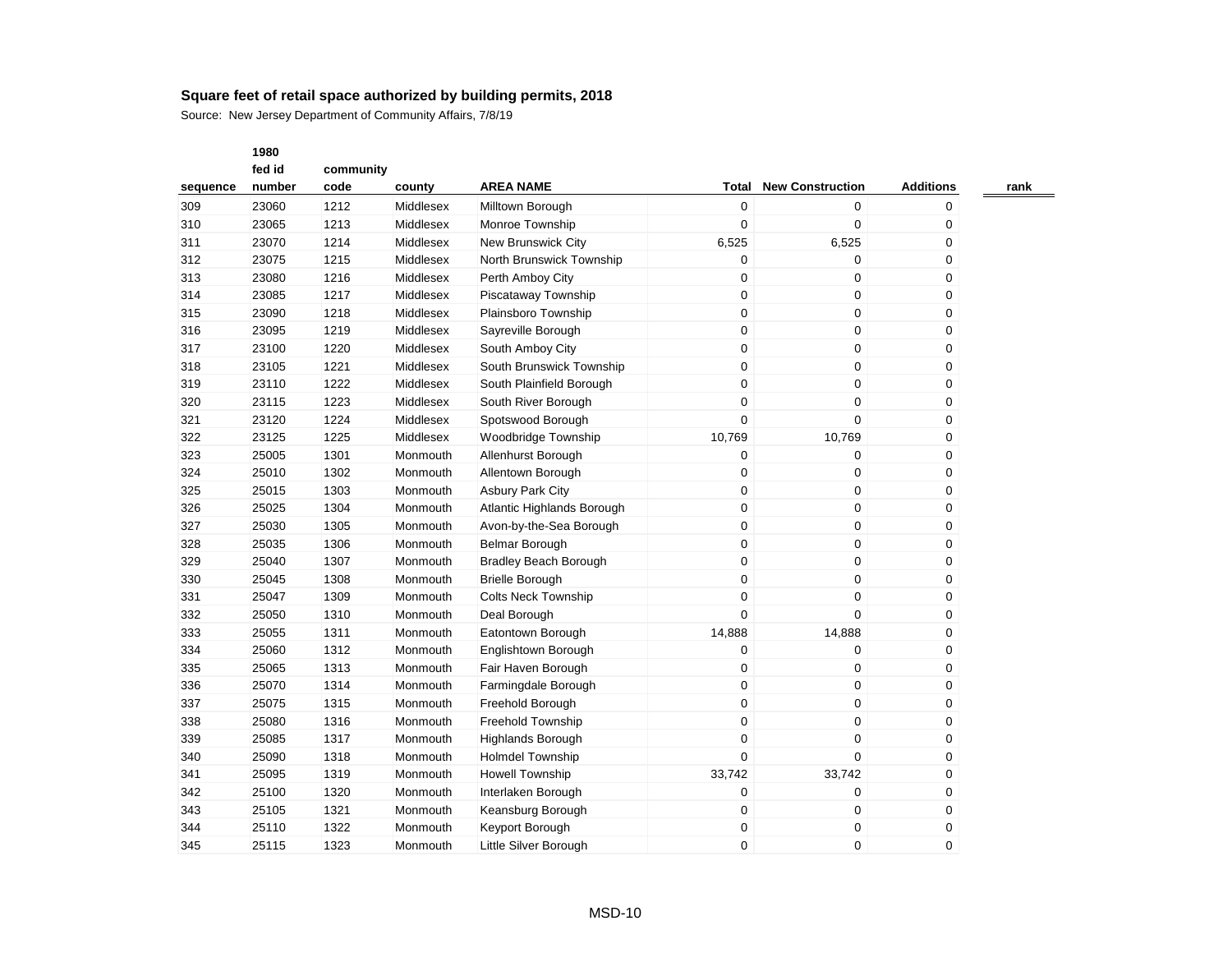Source: New Jersey Department of Community Affairs, 7/8/19

|          | fed id | community |          |                                |                  |                         |                  |      |
|----------|--------|-----------|----------|--------------------------------|------------------|-------------------------|------------------|------|
| sequence | number | code      | county   | <b>AREA NAME</b>               | <b>Total</b>     | <b>New Construction</b> | <b>Additions</b> | rank |
| 346      | 25120  | 1324      | Monmouth | Loch Arbour Village            | $\mathbf 0$      | $\mathbf 0$             | 0                |      |
| 347      | 25125  | 1325      | Monmouth | Long Branch City               | $\mathbf 0$      | $\mathbf 0$             | 0                |      |
| 348      | 25130  | 1326      | Monmouth | Manalapan Township             | $\mathbf 0$      | $\mathbf 0$             | 0                |      |
| 349      | 25135  | 1327      | Monmouth | Manasquan Borough              | 6,931            | 6,931                   | 0                |      |
| 350      | 25140  | 1328      | Monmouth | Marlboro Township              | 6,000            | 6,000                   | 0                |      |
| 351      | 25145  | 1329      | Monmouth | Matawan Borough                | 0                | 0                       | 0                |      |
| 352      | 25003  | 1330      | Monmouth | Aberdeen Township              | $\mathbf 0$      | $\mathbf 0$             | 0                |      |
| 353      | 25155  | 1331      | Monmouth | Middletown Township            | 0                | 0                       | 0                |      |
| 354      | 25160  | 1332      | Monmouth | <b>Millstone Township</b>      | 0                | 0                       | 0                |      |
| 355      | 25165  | 1333      | Monmouth | Monmouth Beach Borough         | $\boldsymbol{0}$ | 0                       | 0                |      |
| 356      | 25170  | 1334      | Monmouth | Neptune Township               | 0                | 0                       | 0                |      |
| 357      | 25172  | 1335      | Monmouth | Neptune City Borough           | $\boldsymbol{0}$ | $\pmb{0}$               | 0                |      |
| 358      | 25247  | 1336      | Monmouth | Tinton Falls Borough           | $\mathbf 0$      | $\pmb{0}$               | 0                |      |
| 359      | 25185  | 1337      | Monmouth | Ocean Township                 | 1,280            | $\pmb{0}$               | 1,280            |      |
| 360      | 25190  | 1338      | Monmouth | Oceanport Borough              | 0                | $\mathbf 0$             | 0                |      |
| 361      | 25082  | 1339      | Monmouth | <b>Hazlet Township</b>         | 21,476           | $\pmb{0}$               | 21,476           |      |
| 362      | 25200  | 1340      | Monmouth | Red Bank Borough               | $\boldsymbol{0}$ | $\pmb{0}$               | 0                |      |
| 363      | 25205  | 1341      | Monmouth | Roosevelt Borough              | $\mathbf 0$      | $\mathbf 0$             | 0                |      |
| 364      | 25210  | 1342      | Monmouth | Rumson Borough                 | $\mathbf 0$      | $\pmb{0}$               | 0                |      |
| 365      | 25215  | 1343      | Monmouth | Sea Bright Borough             | 0                | 0                       | 0                |      |
| 366      | 25220  | 1344      | Monmouth | Sea Girt Borough               | $\mathbf 0$      | $\Omega$                | 0                |      |
| 367      | 25225  | 1345      | Monmouth | Shrewsbury Borough             | 83,544           | 83,544                  | 0                |      |
| 368      | 25230  | 1346      | Monmouth | <b>Shrewsbury Township</b>     | 0                | 0                       | 0                |      |
| 369      | 25235  | 1347      | Monmouth | Lake Como Borough              | $\mathbf 0$      | $\pmb{0}$               | 0                |      |
| 370      | 25240  | 1348      | Monmouth | Spring Lake Borough            | $\boldsymbol{0}$ | $\pmb{0}$               | 0                |      |
| 371      | 25245  | 1349      | Monmouth | Spring Lake Heights Boro       | $\boldsymbol{0}$ | $\pmb{0}$               | 0                |      |
| 372      | 25250  | 1350      | Monmouth | Union Beach Borough            | $\mathbf 0$      | $\Omega$                | 0                |      |
| 373      | 25255  | 1351      | Monmouth | <b>Upper Freehold Township</b> | 12,001           | 12,001                  | 0                |      |
| 374      | 25260  | 1352      | Monmouth | <b>Wall Township</b>           | 82,819           | 82,819                  | $\Omega$         |      |
| 375      | 25265  | 1353      | Monmouth | West Long Branch Borough       | 2,736            | 0                       | 2,736            |      |
| 376      | 27005  | 1401      | Morris   | <b>Boonton Town</b>            | $\boldsymbol{0}$ | 0                       | 0                |      |
| 377      | 27010  | 1402      | Morris   | Boonton Township               | $\mathbf 0$      | 0                       | 0                |      |
| 378      | 27015  | 1403      | Morris   | <b>Butler Borough</b>          | $\boldsymbol{0}$ | 0                       | 0                |      |
| 379      | 27020  | 1404      | Morris   | Chatham Borough                | 0                | 0                       | 0                |      |
| 380      | 27025  | 1405      | Morris   | Chatham Township               | $\boldsymbol{0}$ | $\pmb{0}$               | 0                |      |
| 381      | 27030  | 1406      | Morris   | Chester Borough                | $\boldsymbol{0}$ | $\pmb{0}$               | 0                |      |
| 382      | 27035  | 1407      | Morris   | <b>Chester Township</b>        | $\mathbf 0$      | 0                       | 0                |      |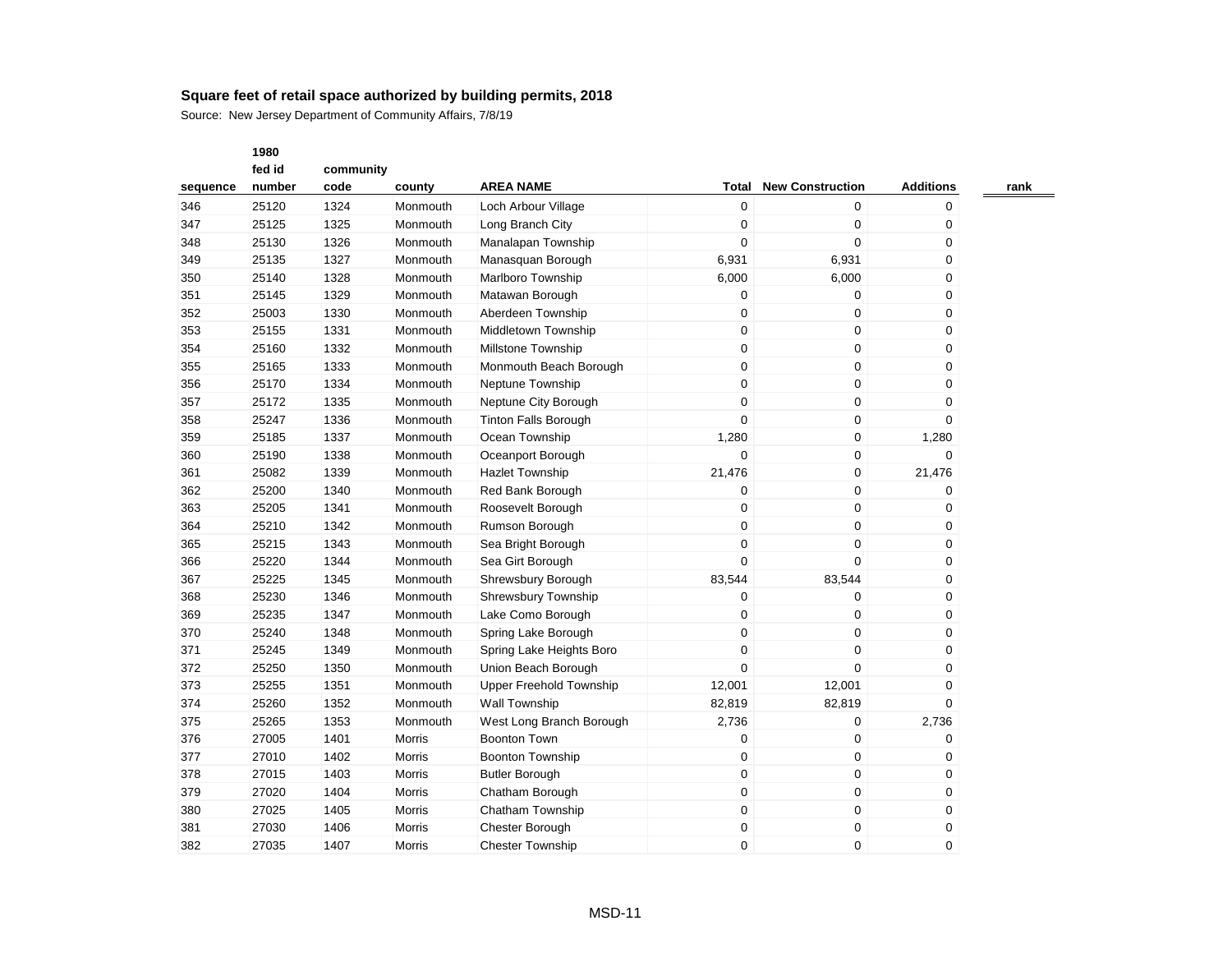Source: New Jersey Department of Community Affairs, 7/8/19

| sequence | fed id<br>number | community<br>code | county        | <b>AREA NAME</b>           | Total            | <b>New Construction</b> | <b>Additions</b> | rank |
|----------|------------------|-------------------|---------------|----------------------------|------------------|-------------------------|------------------|------|
| 383      | 27040            | 1408              | Morris        | Denville Township          | 0                | 0                       | 0                |      |
| 384      | 27045            | 1409              | Morris        | Dover Town                 | $\mathbf 0$      | $\mathbf 0$             | 0                |      |
| 385      | 27050            | 1410              | Morris        | East Hanover Township      | 0                | $\overline{0}$          | 0                |      |
| 386      | 27055            | 1411              | Morris        | Florham Park Borough       | 0                | $\overline{0}$          | 0                |      |
| 387      | 27060            | 1412              | <b>Morris</b> | <b>Hanover Township</b>    | 117,573          | 117,573                 | 0                |      |
| 388      | 27065            | 1413              | Morris        | <b>Harding Township</b>    | 0                | $\mathbf 0$             | 0                |      |
| 389      | 27070            | 1414              | Morris        | Jefferson Township         | 0                | $\mathbf 0$             | 0                |      |
| 390      | 27075            | 1415              | Morris        | Kinnelon Borough           | 0                | 0                       | 0                |      |
| 391      | 27080            | 1416              | Morris        | Lincoln Park Borough       | 0                | $\overline{0}$          | 0                |      |
| 392      | 27085            | 1417              | Morris        | Madison Borough            | 37,304           | 37,304                  | 0                |      |
| 393      | 27090            | 1418              | Morris        | Mendham Borough            | 0                | 0                       | 0                |      |
| 394      | 27095            | 1419              | Morris        | Mendham Township           | 0                | $\mathbf 0$             | 0                |      |
| 395      | 27100            | 1420              | Morris        | Mine Hill Township         | 0                | $\mathbf 0$             | 0                |      |
| 396      | 27105            | 1421              | Morris        | Montville Township         | 13,371           | 13,371                  | 0                |      |
| 397      | 27110            | 1422              | Morris        | Morris Township            | 0                | $\mathbf 0$             | 0                |      |
| 398      | 27115            | 1423              | Morris        | Morris Plains Borough      | $\boldsymbol{0}$ | $\mathbf 0$             | 0                |      |
| 399      | 27120            | 1424              | Morris        | Morristown Town            | 0                | $\mathbf 0$             | 0                |      |
| 400      | 27125            | 1425              | <b>Morris</b> | Mountain Lakes Borough     | 0                | $\mathbf 0$             | 0                |      |
| 401      | 27130            | 1426              | Morris        | Mount Arlington Borough    | 0                | $\mathbf 0$             | 0                |      |
| 402      | 27135            | 1427              | Morris        | Mount Olive Township       | 0                | $\mathbf 0$             | 0                |      |
| 403      | 27140            | 1428              | Morris        | Netcong Borough            | 0                | $\mathbf 0$             | 0                |      |
| 404      | 27145            | 1429              | Morris        | Parsippany-Troy Hills Twp  | 243,340          | 243,340                 | 0                |      |
| 405      | 27150            | 1430              | Morris        | Long Hill Township         | 0                | 0                       | 0                |      |
| 406      | 27155            | 1431              | Morris        | Pequannock Township        | 0                | 0                       | 0                |      |
| 407      | 27160            | 1432              | Morris        | Randolph Township          | 0                | $\mathbf 0$             | 0                |      |
| 408      | 27165            | 1433              | Morris        | Riverdale Borough          | 0                | 0                       | 0                |      |
| 409      | 27170            | 1434              | Morris        | Rockaway Borough           | 0                | $\mathbf 0$             | 0                |      |
| 410      | 27175            | 1435              | Morris        | Rockaway Township          | 7,915            | $\mathbf 0$             | 7,915            |      |
| 411      | 27180            | 1436              | Morris        | Roxbury Township           | $\boldsymbol{0}$ | $\pmb{0}$               | 0                |      |
| 412      | 27185            | 1437              | Morris        | Victory Gardens Borough    | 0                | 0                       | 0                |      |
| 413      | 27190            | 1438              | <b>Morris</b> | <b>Washington Township</b> | 0                | 0                       | $\Omega$         |      |
| 414      | 27195            | 1439              | Morris        | Wharton Borough            | 6,794            | $\mathbf 0$             | 6,794            |      |
| 415      | 29005            | 1501              | Ocean         | Barnegat Light Borough     | 0                | $\pmb{0}$               | 0                |      |
| 416      | 29010            | 1502              | Ocean         | Bay Head Borough           | 0                | $\mathbf 0$             | 0                |      |
| 417      | 29015            | 1503              | Ocean         | Beach Haven Borough        | $\boldsymbol{0}$ | $\mathbf 0$             | 0                |      |
| 418      | 29020            | 1504              | Ocean         | Beachwood Borough          | 0                | $\mathbf 0$             | 0                |      |
| 419      | 29025            | 1505              | Ocean         | <b>Berkeley Township</b>   | 0                | 0                       | 0                |      |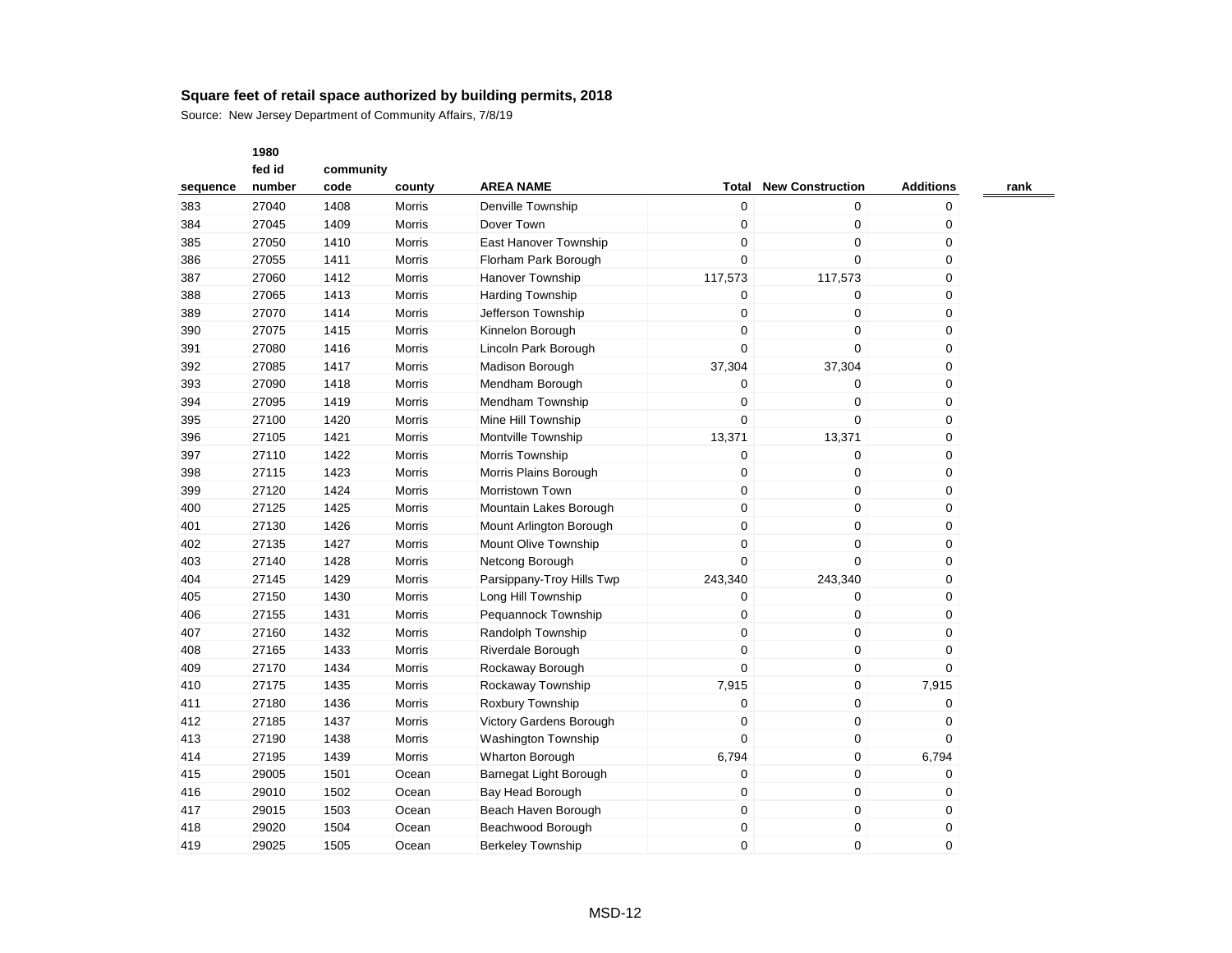| sequence | 1980   |           |         | <b>AREA NAME</b>             |                |                         |                  |      |
|----------|--------|-----------|---------|------------------------------|----------------|-------------------------|------------------|------|
|          | fed id | community |         |                              |                |                         |                  |      |
|          | number | code      | county  |                              | <b>Total</b>   | <b>New Construction</b> | <b>Additions</b> | rank |
| 420      | 29030  | 1506      | Ocean   | <b>Brick Township</b>        | $\pmb{0}$      | $\mathbf 0$             | 0                |      |
| 421      | 29035  | 1507      | Ocean   | Toms River Township          | 1              | $\mathbf{1}$            | 0                |      |
| 422      | 29040  | 1508      | Ocean   | Eagleswood Township          | 0              | 0                       | 0                |      |
| 423      | 29045  | 1509      | Ocean   | Harvey Cedars Borough        | 0              | $\pmb{0}$               | 0                |      |
| 424      | 29050  | 1510      | Ocean   | Island Heights Borough       | 0              | 0                       | 0                |      |
| 425      | 29055  | 1511      | Ocean   | Jackson Township             | 0              | 0                       | 0                |      |
| 426      | 29060  | 1512      | Ocean   | Lacey Township               | 7,532          | 7,532                   | 0                |      |
| 427      | 29065  | 1513      | Ocean   | Lakehurst Borough            | 0              | $\mathbf 0$             | 0                |      |
| 428      | 29070  | 1514      | Ocean   | Lakewood Township            | 29,020         | 29,020                  | 0                |      |
| 429      | 29075  | 1515      | Ocean   | Lavallette Borough           | 0              | $\pmb{0}$               | 0                |      |
| 430      | 29080  | 1516      | Ocean   | Little Egg Harbor Township   | $\mathbf 0$    | 0                       | 0                |      |
| 431      | 29085  | 1517      | Ocean   | Long Beach Township          | 3,939          | $\pmb{0}$               | 3,939            |      |
| 432      | 29090  | 1518      | Ocean   | <b>Manchester Township</b>   | 0              | 0                       | 0                |      |
| 433      | 29095  | 1519      | Ocean   | <b>Mantoloking Borough</b>   | 0              | 0                       | 0                |      |
| 434      | 29102  | 1520      | Ocean   | Ocean Township               | $\pmb{0}$      | $\boldsymbol{0}$        | 0                |      |
| 435      | 29105  | 1521      | Ocean   | Ocean Gate Borough           | 0              | $\pmb{0}$               | 0                |      |
| 436      | 29110  | 1522      | Ocean   | Pine Beach Borough           | 0              | $\mathbf 0$             | 0                |      |
| 437      | 29115  | 1523      | Ocean   | <b>Plumsted Township</b>     | 0              | $\mathbf 0$             | 0                |      |
| 438      | 29120  | 1524      | Ocean   | Point Pleasant Borough       | 3,083          | 2,799                   | 284              |      |
| 439      | 29123  | 1525      | Ocean   | Point Pleasant Beach Boro    | 0              | 0                       | 0                |      |
| 440      | 29130  | 1526      | Ocean   | Seaside Heights Borough      | $\mathbf 0$    | 0                       | 0                |      |
| 441      | 29135  | 1527      | Ocean   | Seaside Park Borough         | 0              | 0                       | 0                |      |
| 442      | 29140  | 1528      | Ocean   | Ship Bottom Borough          | $\mathbf 0$    | $\mathbf 0$             | 0                |      |
| 443      | 29145  | 1529      | Ocean   | South Toms River Borough     | $\pmb{0}$      | $\mathbf 0$             | 0                |      |
| 444      | 29150  | 1530      | Ocean   | <b>Stafford Township</b>     | 0              | 0                       | 0                |      |
| 445      | 29155  | 1531      | Ocean   | Surf City Borough            | 0              | $\pmb{0}$               | 0                |      |
| 446      | 29160  | 1532      | Ocean   | <b>Tuckerton Borough</b>     | 0              | $\mathbf 0$             | $\Omega$         |      |
| 447      | 29003  | 1533      | Ocean   | <b>Barnegat Township</b>     | 0              | 0                       | 0                |      |
| 448      | 31005  | 1601      | Passaic | <b>Bloomingdale Borough</b>  | 0              | 0                       | 0                |      |
| 449      | 31010  | 1602      | Passaic | <b>Clifton City</b>          | 14,514         | 13,111                  | 1,403            |      |
| 450      | 31015  | 1603      | Passaic | Haledon Borough              | 0              | $\mathbf 0$             | 0                |      |
| 451      | 31020  | 1604      | Passaic | Hawthorne Borough            | 0              | $\mathbf 0$             | 0                |      |
| 452      | 31025  | 1605      | Passaic | <b>Little Falls Township</b> | 0              | $\pmb{0}$               | 0                |      |
| 453      | 31030  | 1606      | Passaic | North Haledon Borough        | 0              | $\overline{0}$          | 0                |      |
| 454      | 31035  | 1607      | Passaic | Passaic City                 | 25,100         | 25,100                  | 0                |      |
| 455      | 31040  | 1608      | Passaic | Paterson City                | 0              | $\mathbf 0$             | 0                |      |
| 456      | 31045  | 1609      | Passaic | Pompton Lakes Borough        | $\overline{0}$ | $\Omega$                | $\Omega$         |      |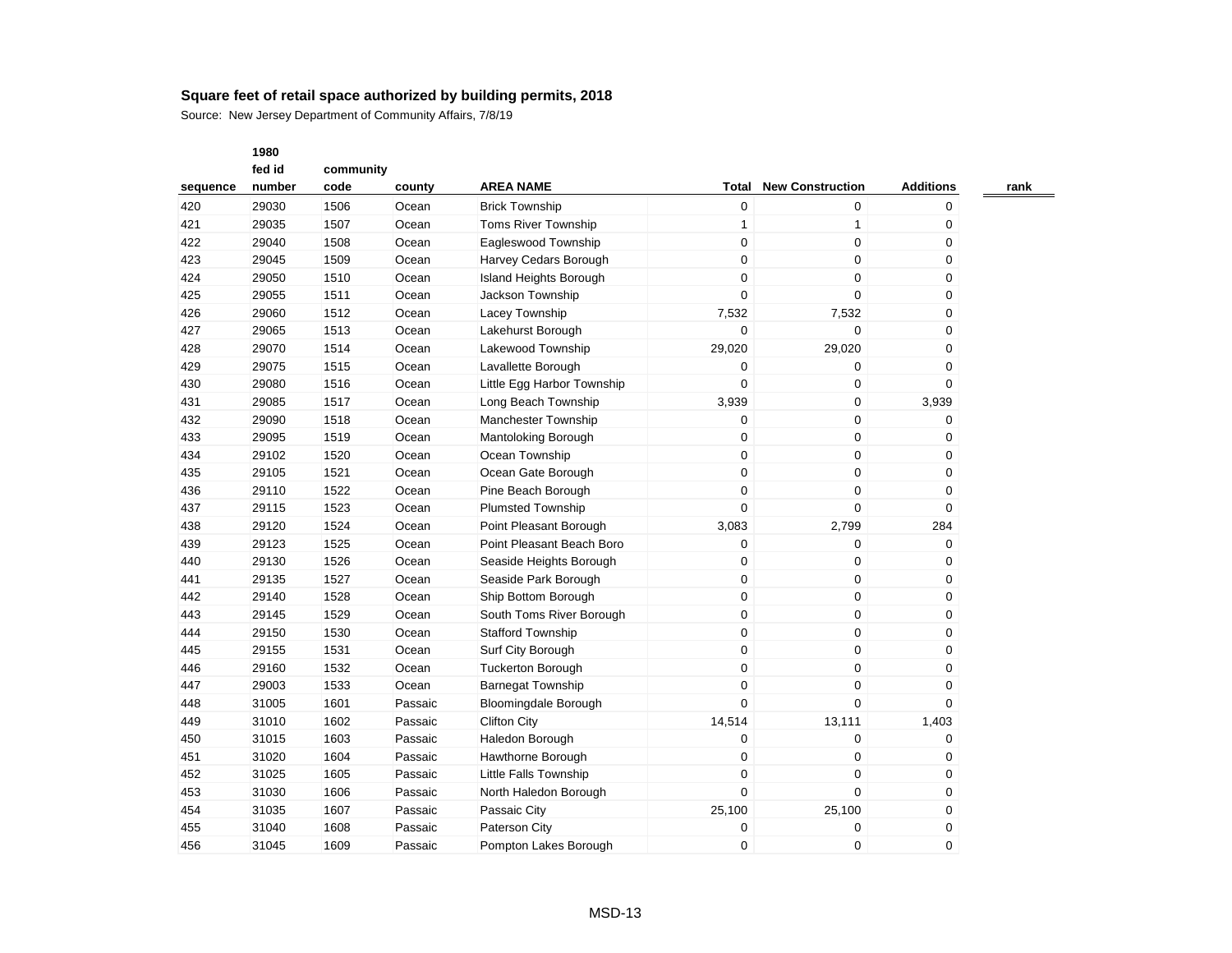Source: New Jersey Department of Community Affairs, 7/8/19

|          | fed id | community |          |                               |                  |                         |                  |      |
|----------|--------|-----------|----------|-------------------------------|------------------|-------------------------|------------------|------|
| sequence | number | code      | county   | <b>AREA NAME</b>              | Total            | <b>New Construction</b> | <b>Additions</b> | rank |
| 457      | 31050  | 1610      | Passaic  | Prospect Park Borough         | $\boldsymbol{0}$ | 0                       | 0                |      |
| 458      | 31055  | 1611      | Passaic  | Ringwood Borough              | $\mathbf 0$      | 0                       | 0                |      |
| 459      | 31060  | 1612      | Passaic  | <b>Totowa Borough</b>         | $\mathbf 0$      | $\pmb{0}$               | 0                |      |
| 460      | 31065  | 1613      | Passaic  | Wanaque Borough               | $\boldsymbol{0}$ | $\pmb{0}$               | 0                |      |
| 461      | 31070  | 1614      | Passaic  | Wayne Township                | $\boldsymbol{0}$ | $\pmb{0}$               | 0                |      |
| 462      | 31075  | 1615      | Passaic  | West Milford Township         | $\mathbf 0$      | $\pmb{0}$               | 0                |      |
| 463      | 31080  | 1616      | Passaic  | Woodland Park Borough         | $\boldsymbol{0}$ | $\mathbf 0$             | 0                |      |
| 464      | 33005  | 1701      | Salem    | Alloway Township              | $\boldsymbol{0}$ | $\pmb{0}$               | 0                |      |
| 465      | 33010  | 1702      | Salem    | Elmer Borough                 | $\boldsymbol{0}$ | $\pmb{0}$               | 0                |      |
| 466      | 33015  | 1703      | Salem    | Elsinboro Township            | 0                | $\mathbf 0$             | 0                |      |
| 467      | 33020  | 1704      | Salem    | Lower Alloways Creek Twp      | $\boldsymbol{0}$ | $\mathbf 0$             | 0                |      |
| 468      | 33030  | 1705      | Salem    | Mannington Township           | $\boldsymbol{0}$ | $\pmb{0}$               | 0                |      |
| 469      | 33035  | 1706      | Salem    | Oldmans Township              | 0                | 0                       | 0                |      |
| 470      | 33040  | 1707      | Salem    | Penns Grove Borough           | 1,629            | 1,629                   | 0                |      |
| 471      | 33042  | 1708      | Salem    | Pennsville Township           | $\mathbf 0$      | $\mathbf 0$             | 0                |      |
| 472      | 33045  | 1709      | Salem    | Pilesgrove Township           | $\boldsymbol{0}$ | $\mathbf 0$             | 0                |      |
| 473      | 33050  | 1710      | Salem    | Pittsgrove Township           | 0                | $\pmb{0}$               | 0                |      |
| 474      | 33055  | 1711      | Salem    | Quinton Township              | $\mathbf 0$      | $\pmb{0}$               | 0                |      |
| 475      | 33060  | 1712      | Salem    | Salem City                    | $\boldsymbol{0}$ | $\pmb{0}$               | 0                |      |
| 476      | 33007  | 1713      | Salem    | <b>Carneys Point Township</b> | $\boldsymbol{0}$ | $\pmb{0}$               | 0                |      |
| 477      | 33070  | 1714      | Salem    | Upper Pittsgrove Township     | $\boldsymbol{0}$ | $\pmb{0}$               | 0                |      |
| 478      | 33075  | 1715      | Salem    | Woodstown Borough             | 0                | $\mathbf 0$             | 0                |      |
| 479      | 35005  | 1801      | Somerset | <b>Bedminster Township</b>    | 0                | $\mathbf 0$             | 0                |      |
| 480      | 35010  | 1802      | Somerset | <b>Bernards Township</b>      | $\boldsymbol{0}$ | 0                       | 0                |      |
| 481      | 35015  | 1803      | Somerset | Bernardsville Borough         | 0                | 0                       | 0                |      |
| 482      | 35020  | 1804      | Somerset | Bound Brook Borough           | $\mathbf 0$      | $\pmb{0}$               | 0                |      |
| 483      | 35025  | 1805      | Somerset | <b>Branchburg Township</b>    | $\mathbf 0$      | $\mathbf 0$             | 0                |      |
| 484      | 35030  | 1806      | Somerset | <b>Bridgewater Township</b>   | 3,704            | 1,700                   | 2,004            |      |
| 485      | 35035  | 1807      | Somerset | Far Hills Borough             | 0                | 0                       | 0                |      |
| 486      | 35040  | 1808      | Somerset | Franklin Township             | $\boldsymbol{0}$ | $\mathbf 0$             | 0                |      |
| 487      | 35045  | 1809      | Somerset | Green Brook Township          | $\boldsymbol{0}$ | $\pmb{0}$               | 0                |      |
| 488      | 35050  | 1810      | Somerset | Hillsborough Township         | $\boldsymbol{0}$ | $\pmb{0}$               | 0                |      |
| 489      | 35055  | 1811      | Somerset | Manville Borough              | 0                | $\pmb{0}$               | 0                |      |
| 490      | 35060  | 1812      | Somerset | Millstone Borough             | $\mathbf 0$      | 0                       | 0                |      |
| 491      | 35065  | 1813      | Somerset | Montgomery Township           | 13,297           | 13,297                  | 0                |      |
| 492      | 35070  | 1814      | Somerset | North Plainfield Borough      | 0                | $\mathbf 0$             | 0                |      |
| 493      | 35075  | 1815      | Somerset | Peapack and Gladstone Boroug  | $\mathbf 0$      | 0                       | 0                |      |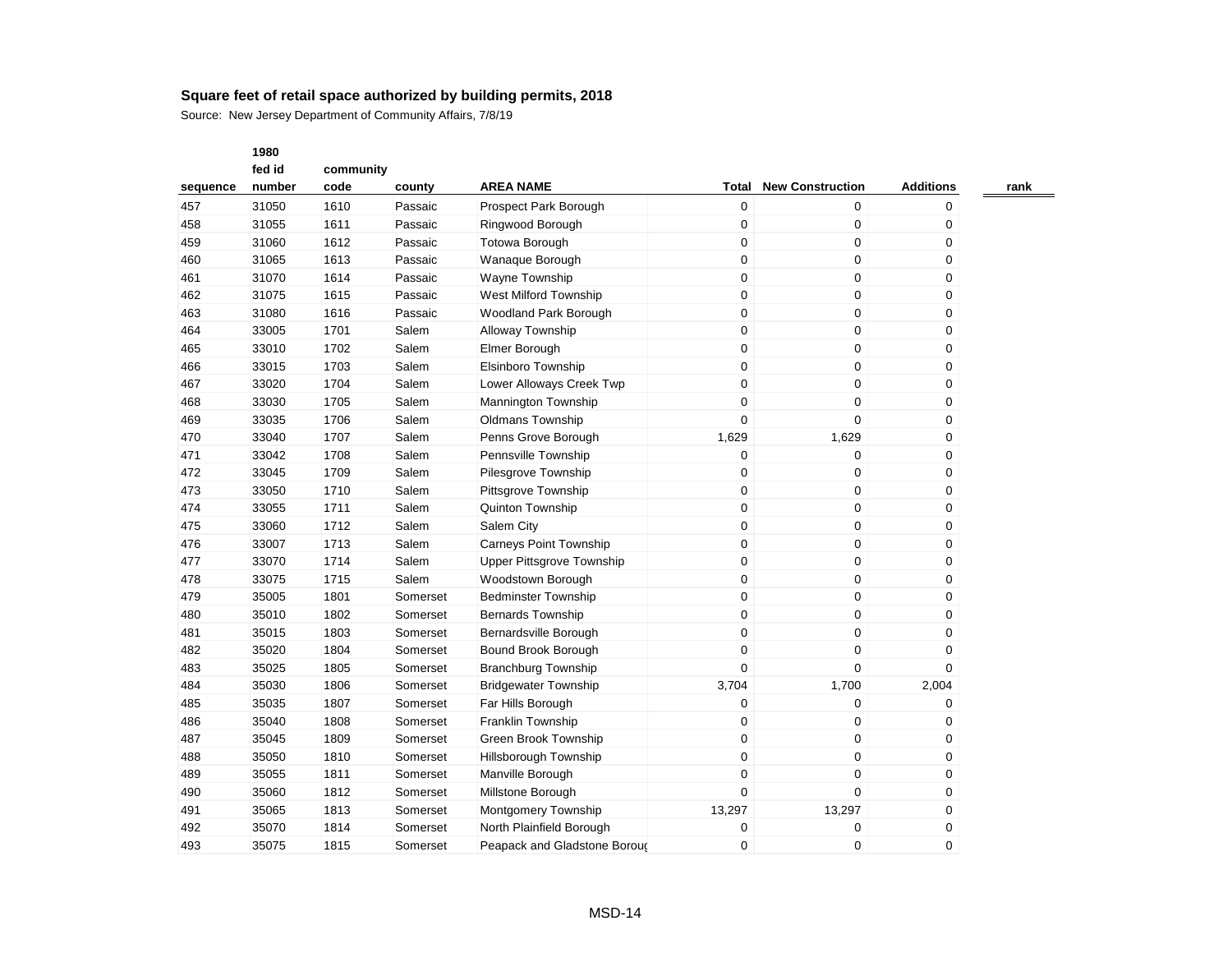Source: New Jersey Department of Community Affairs, 7/8/19

|          | fed id | community |               |                            |                  |                         |                  |      |
|----------|--------|-----------|---------------|----------------------------|------------------|-------------------------|------------------|------|
| sequence | number | code      | county        | <b>AREA NAME</b>           | <b>Total</b>     | <b>New Construction</b> | <b>Additions</b> | rank |
| 494      | 35080  | 1816      | Somerset      | Raritan Borough            | 148,554          | 148,554                 | 0                |      |
| 495      | 35085  | 1817      | Somerset      | Rocky Hill Borough         | $\mathbf 0$      | $\mathbf 0$             | 0                |      |
| 496      | 35090  | 1818      | Somerset      | Somerville Borough         | $\mathbf 0$      | $\mathbf 0$             | 0                |      |
| 497      | 35095  | 1819      | Somerset      | South Bound Brook Boro     | $\boldsymbol{0}$ | $\pmb{0}$               | 0                |      |
| 498      | 35100  | 1820      | Somerset      | Warren Township            | 0                | $\mathbf 0$             | 0                |      |
| 499      | 35105  | 1821      | Somerset      | Watchung Borough           | 68,555           | 68,555                  | 0                |      |
| 500      | 37005  | 1901      | <b>Sussex</b> | Andover Borough            | $\boldsymbol{0}$ | $\pmb{0}$               | 0                |      |
| 501      | 37010  | 1902      | <b>Sussex</b> | Andover Township           | $\boldsymbol{0}$ | $\pmb{0}$               | 0                |      |
| 502      | 37015  | 1903      | <b>Sussex</b> | <b>Branchville Borough</b> | $\mathbf 0$      | $\mathbf 0$             | $\Omega$         |      |
| 503      | 37020  | 1904      | <b>Sussex</b> | <b>Byram Township</b>      | $\mathbf 0$      | $\mathbf 0$             | 0                |      |
| 504      | 37025  | 1905      | <b>Sussex</b> | <b>Frankford Township</b>  | 9,662            | 9,102                   | 560              |      |
| 505      | 37030  | 1906      | <b>Sussex</b> | Franklin Borough           | $\boldsymbol{0}$ | 0                       | 0                |      |
| 506      | 37035  | 1907      | <b>Sussex</b> | Fredon Township            | $\mathbf 0$      | $\mathbf 0$             | 0                |      |
| 507      | 37040  | 1908      | Sussex        | <b>Green Township</b>      | 552              | 552                     | 0                |      |
| 508      | 37045  | 1909      | <b>Sussex</b> | Hamburg Borough            | 0                | 0                       | 0                |      |
| 509      | 37050  | 1910      | <b>Sussex</b> | <b>Hampton Township</b>    | $\mathbf 0$      | $\mathbf 0$             | 0                |      |
| 510      | 37055  | 1911      | <b>Sussex</b> | <b>Hardyston Township</b>  | $\boldsymbol{0}$ | $\pmb{0}$               | 0                |      |
| 511      | 37060  | 1912      | <b>Sussex</b> | Hopatcong Borough          | $\boldsymbol{0}$ | $\pmb{0}$               | 0                |      |
| 512      | 37065  | 1913      | <b>Sussex</b> | Lafayette Township         | 0                | 0                       | 0                |      |
| 513      | 37070  | 1914      | <b>Sussex</b> | Montague Township          | $\mathbf 0$      | $\mathbf 0$             | 0                |      |
| 514      | 37075  | 1915      | <b>Sussex</b> | Newton Town                | $\boldsymbol{0}$ | $\mathbf 0$             | 0                |      |
| 515      | 37080  | 1916      | Sussex        | Ogdensburg Borough         | 0                | 0                       | 0                |      |
| 516      | 37085  | 1917      | <b>Sussex</b> | Sandyston Township         | $\mathbf 0$      | $\mathbf 0$             | 0                |      |
| 517      | 37090  | 1918      | Sussex        | Sparta Township            | 116,111          | 116,111                 | 0                |      |
| 518      | 37095  | 1919      | Sussex        | Stanhope Borough           | 0                | 0                       | 0                |      |
| 519      | 37100  | 1920      | <b>Sussex</b> | <b>Stillwater Township</b> | $\boldsymbol{0}$ | $\pmb{0}$               | 0                |      |
| 520      | 37105  | 1921      | <b>Sussex</b> | Sussex Borough             | $\mathbf 0$      | $\mathbf 0$             | 0                |      |
| 521      | 37110  | 1922      | <b>Sussex</b> | Vernon Township            | $\boldsymbol{0}$ | $\pmb{0}$               | 0                |      |
| 522      | 37115  | 1923      | <b>Sussex</b> | <b>Walpack Township</b>    | $\boldsymbol{0}$ | $\pmb{0}$               | 0                |      |
| 523      | 37120  | 1924      | Sussex        | <b>Wantage Township</b>    | $\boldsymbol{0}$ | $\pmb{0}$               | 0                |      |
| 524      | 39005  | 2001      | Union         | Berkeley Heights Township  | $\mathbf 0$      | $\mathbf 0$             | $\Omega$         |      |
| 525      | 39010  | 2002      | Union         | <b>Clark Township</b>      | 2,240            | 0                       | 2,240            |      |
| 526      | 39015  | 2003      | Union         | <b>Cranford Township</b>   | 11,238           | 11,238                  | 0                |      |
| 527      | 39020  | 2004      | Union         | <b>Elizabeth City</b>      | 0                | $\mathbf 0$             | 0                |      |
| 528      | 39025  | 2005      | Union         | Fanwood Borough            | $\boldsymbol{0}$ | 0                       | 0                |      |
| 529      | 39030  | 2006      | Union         | Garwood Borough            | $\boldsymbol{0}$ | 0                       | 0                |      |
| 530      | 39035  | 2007      | Union         | <b>Hillside Township</b>   | $\mathbf 0$      | 0                       | 0                |      |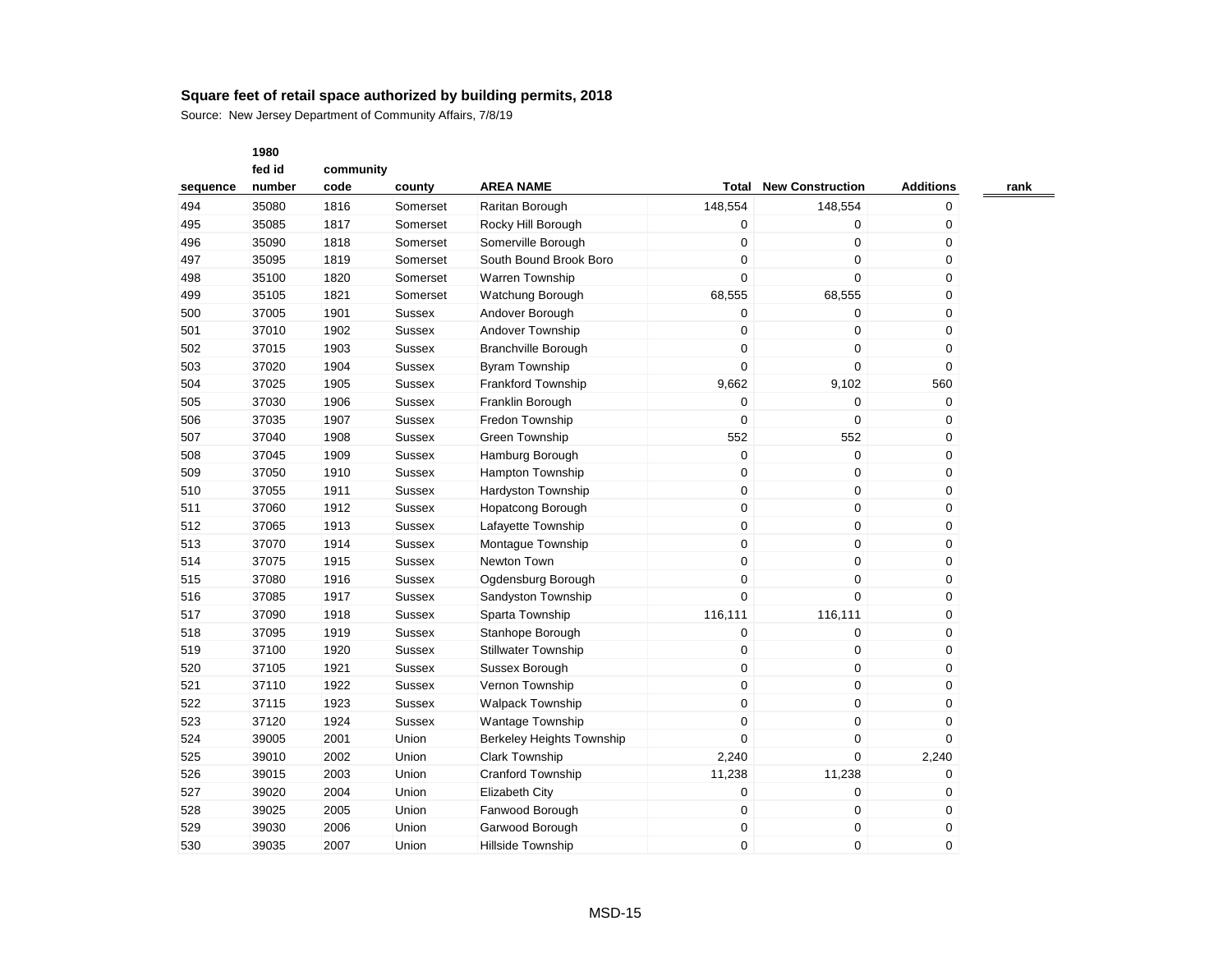Source: New Jersey Department of Community Affairs, 7/8/19

|          | fed id | community |        |                            |                   |                         |                  |      |
|----------|--------|-----------|--------|----------------------------|-------------------|-------------------------|------------------|------|
| sequence | number | code      | county | <b>AREA NAME</b>           | <b>Total</b>      | <b>New Construction</b> | <b>Additions</b> | rank |
| 531      | 39040  | 2008      | Union  | Kenilworth Borough         | 0                 | 0                       | 0                |      |
| 532      | 39045  | 2009      | Union  | <b>Linden City</b>         | 184,241           | 184,241                 | 0                |      |
| 533      | 39050  | 2010      | Union  | Mountainside Borough       | 0                 | 0                       | 0                |      |
| 534      | 39055  | 2011      | Union  | New Providence Borough     | 0                 | $\mathbf 0$             | 0                |      |
| 535      | 39060  | 2012      | Union  | <b>Plainfield City</b>     | $\boldsymbol{0}$  | $\mathbf 0$             | 0                |      |
| 536      | 39065  | 2013      | Union  | Rahway City                | $\mathbf 0$       | $\mathbf 0$             | 0                |      |
| 537      | 39070  | 2014      | Union  | Roselle Borough            | 0                 | 0                       | 0                |      |
| 538      | 39075  | 2015      | Union  | Roselle Park Borough       | 0                 | $\mathbf 0$             | 0                |      |
| 539      | 39080  | 2016      | Union  | Scotch Plains Township     | 0                 | 0                       | 0                |      |
| 540      | 39085  | 2017      | Union  | Springfield Township       | 0                 | $\mathbf 0$             | 0                |      |
| 541      | 39090  | 2018      | Union  | <b>Summit City</b>         | 0                 | $\mathbf 0$             | 0                |      |
| 542      | 39095  | 2019      | Union  | Union Township             | 89,654            | 71,281                  | 18,373           |      |
| 543      | 39100  | 2020      | Union  | <b>Westfield Town</b>      | 13,567            | 13,567                  | 0                |      |
| 544      | 39105  | 2021      | Union  | <b>Winfield Township</b>   | 0                 | $\mathbf 0$             | 0                |      |
| 545      | 41005  | 2101      | Warren | Allamuchy Township         | $\boldsymbol{0}$  | $\mathbf 0$             | 0                |      |
| 546      | 41010  | 2102      | Warren | Alpha Borough              | $\mathbf 0$       | $\mathbf 0$             | 0                |      |
| 547      | 41015  | 2103      | Warren | <b>Belvidere Town</b>      | $\mathbf 0$       | $\mathbf 0$             | 0                |      |
| 548      | 41020  | 2104      | Warren | <b>Blairstown Township</b> | $\boldsymbol{0}$  | $\mathbf 0$             | 0                |      |
| 549      | 41025  | 2105      | Warren | Franklin Township          | 0                 | 0                       | 0                |      |
| 550      | 41030  | 2106      | Warren | Frelinghuysen Township     | 0                 | $\mathbf 0$             | 0                |      |
| 551      | 41035  | 2107      | Warren | <b>Greenwich Township</b>  | 0                 | $\overline{0}$          | 0                |      |
| 552      | 41040  | 2108      | Warren | Hackettstown Town          | 11,170            | 11,170                  | 0                |      |
| 553      | 41045  | 2109      | Warren | <b>Hardwick Township</b>   | 2,500             | 2,500                   | 0                |      |
| 554      | 41050  | 2110      | Warren | <b>Harmony Township</b>    | 0                 | $\mathbf 0$             | 0                |      |
| 555      | 41055  | 2111      | Warren | Hope Township              | 0                 | 0                       | 0                |      |
| 556      | 41060  | 2112      | Warren | Independence Township      | 0                 | 0                       | 0                |      |
| 557      | 41065  | 2113      | Warren | Knowlton Township          | $\mathbf 0$       | 0                       | 0                |      |
| 558      | 41070  | 2114      | Warren | <b>Liberty Township</b>    | $\boldsymbol{0}$  | $\mathbf 0$             | 0                |      |
| 559      | 41075  | 2115      | Warren | Lopatcong Township         | $\boldsymbol{0}$  | $\mathbf 0$             | 0                |      |
| 560      | 41080  | 2116      | Warren | <b>Mansfield Township</b>  | $\boldsymbol{0}$  | $\pmb{0}$               | 0                |      |
| 561      | 41085  | 2117      | Warren | <b>Oxford Township</b>     | $\overline{0}$    | $\mathbf 0$             | $\Omega$         |      |
| 562      | 41090  | 2118      | Warren | Pahaquary Township         | See Hardwick Twp. |                         |                  |      |
| 563      | 41095  | 2119      | Warren | Phillipsburg Town          | 8,304             | 8,304                   | 0                |      |
| 564      | 41100  | 2120      | Warren | Pohatcong Township         | 438               | 3                       | 435              |      |
| 565      | 41105  | 2121      | Warren | Washington Borough         | 30                | $\overline{2}$          | 28               |      |
| 566      | 41110  | 2122      | Warren | <b>Washington Township</b> | 0                 | $\pmb{0}$               | 0                |      |
| 567      | 41115  | 2123      | Warren | <b>White Township</b>      | 0                 | $\mathbf 0$             | 0                |      |